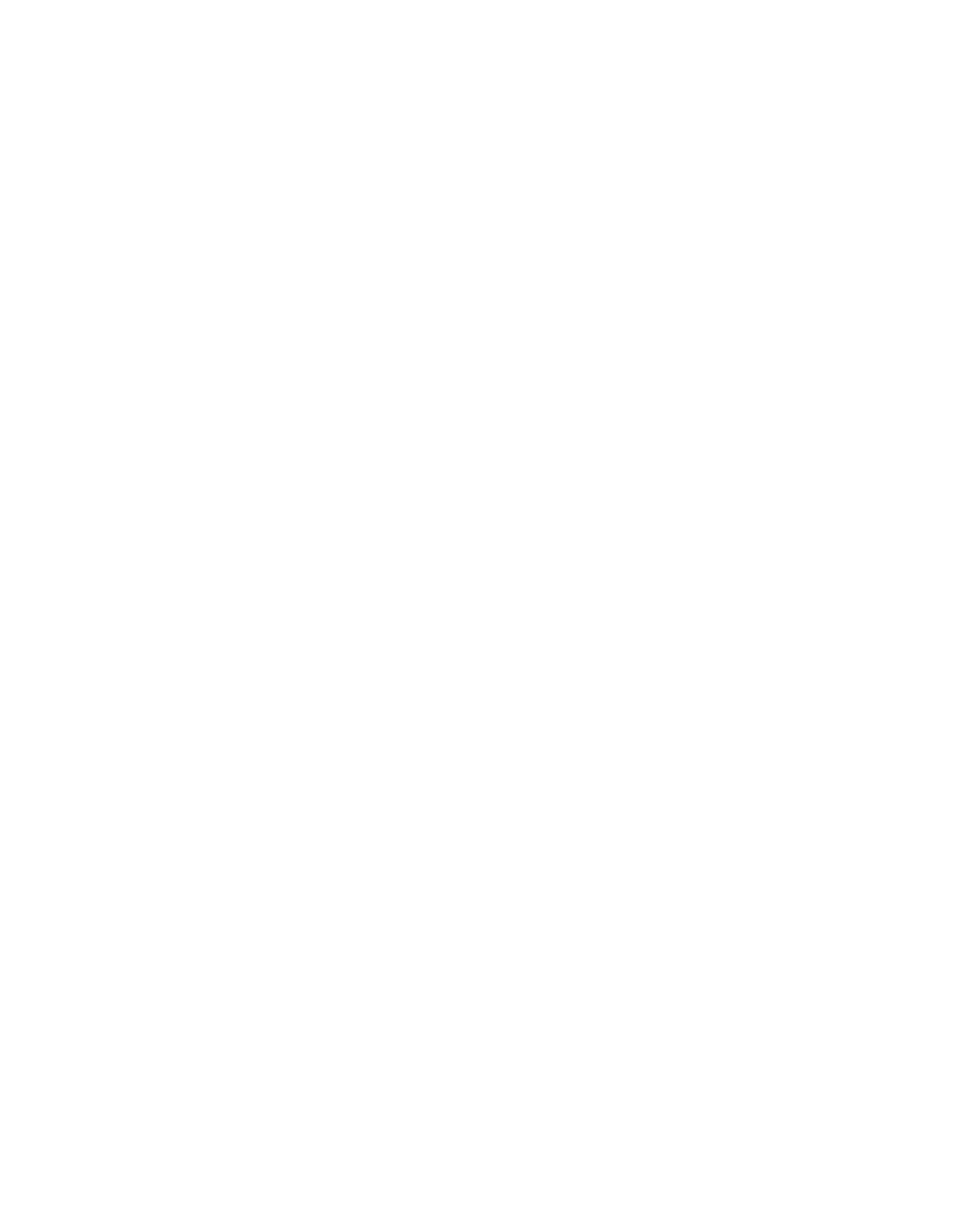# **Contents**

*A friend is one to whom you can pour out the contents of your heart, chaff and grain alike. Knowing that the gentlest of hands will take and sift it, keep what is worth keeping, and with a breath of kindness, blow the rest away.* —anonymous

| <b>Read Me First</b>                          | хi  |
|-----------------------------------------------|-----|
| Causation<br>Chapter 1: The Art of Starting   | 3   |
| Articulation                                  |     |
| Chapter 2: The Art of Positioning             | 29  |
| Chapter 3: The Art of Pitching                | 44  |
| Chapter 4: The Art of Writing a Business Plan | 66  |
| Activation                                    |     |
| Chapter 5: The Art of Bootstrapping           | 79  |
| Chapter 6: The Art of Recruiting              | 100 |
| Chapter 7: The Art of Raising Capital         | 119 |
| Proliferation                                 |     |
| Chapter 8: The Art of Partnering              | 151 |
| Chapter 9: The Art of Branding                | 167 |
| Chapter 10: The Art of Rainmaking             | 192 |
| Obligation                                    |     |
| Chapter 11: The Art of Being a Mensch         | 211 |
| Afterword                                     | 217 |
| Index                                         | 219 |
|                                               |     |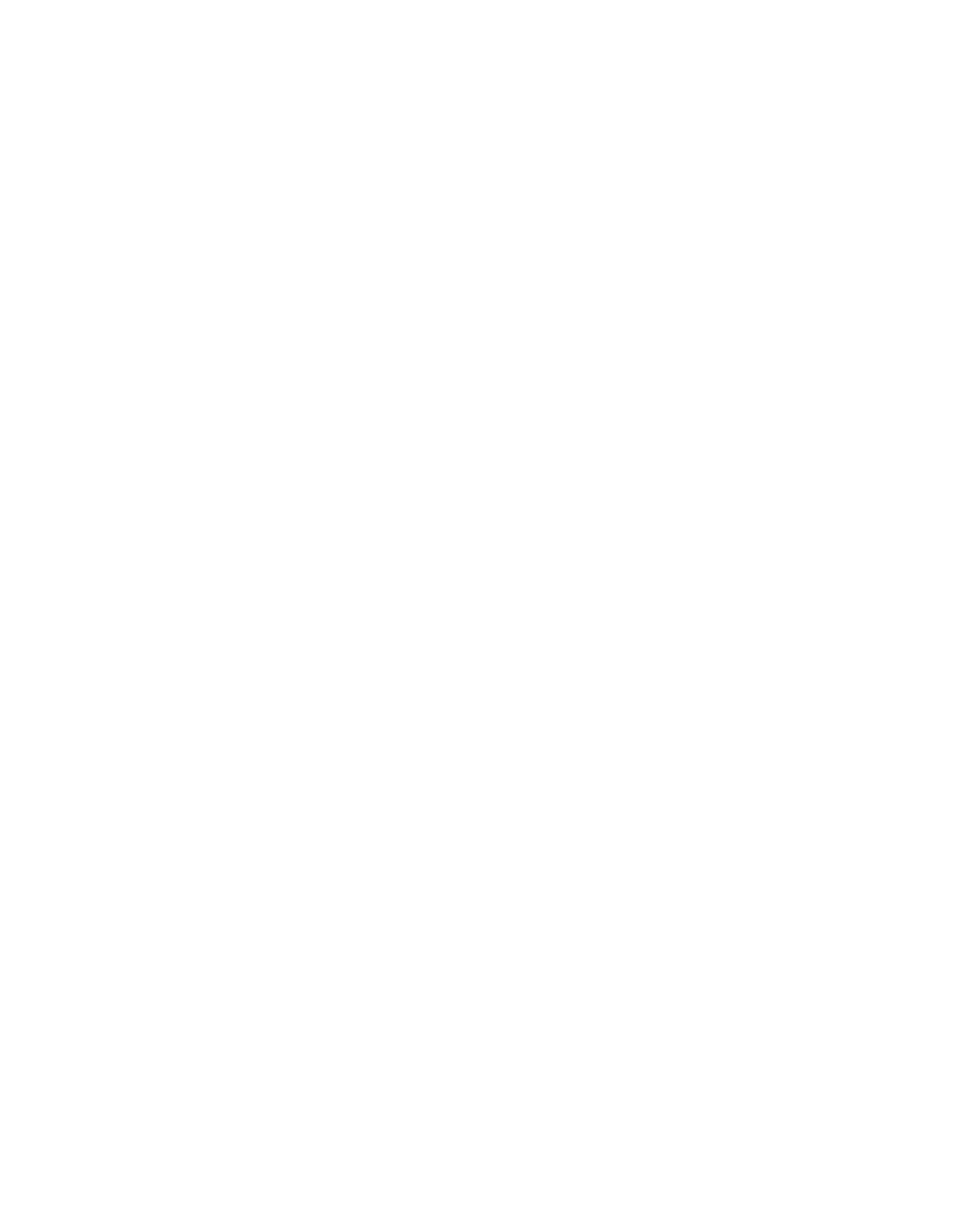## **CHAPTER 1**

# The Art of Starting

*Everyone should carefully observe which way his heart draws him, and then choose that way with all his strength.* —Hasidic saying

## **GIST (GREAT IDEAS FOR STARTING THINGS)**

I use a top-ten list format for all my speeches, and I would love to begin this book with a top-ten list of the most important things an entrepreneur must accomplish. However, there aren't ten—there are only five:

- **1. MAKE MEANING.** The best reason to start an organization is to make meaning—to create a product or service that makes the world a better place. So your first task is to decide how you can make meaning.
- **2. MAKE MANTRA.** Forget mission statements; they're long, boring, and irrelevant. No one can ever remember them—much less implement them. Instead, take your meaning and make a mantra out of it. This will set your entire team on the right course.
- **3. GET GOING.** Start creating and delivering your product or service. Think soldering irons, compilers, hammers, saws, and AutoCAD—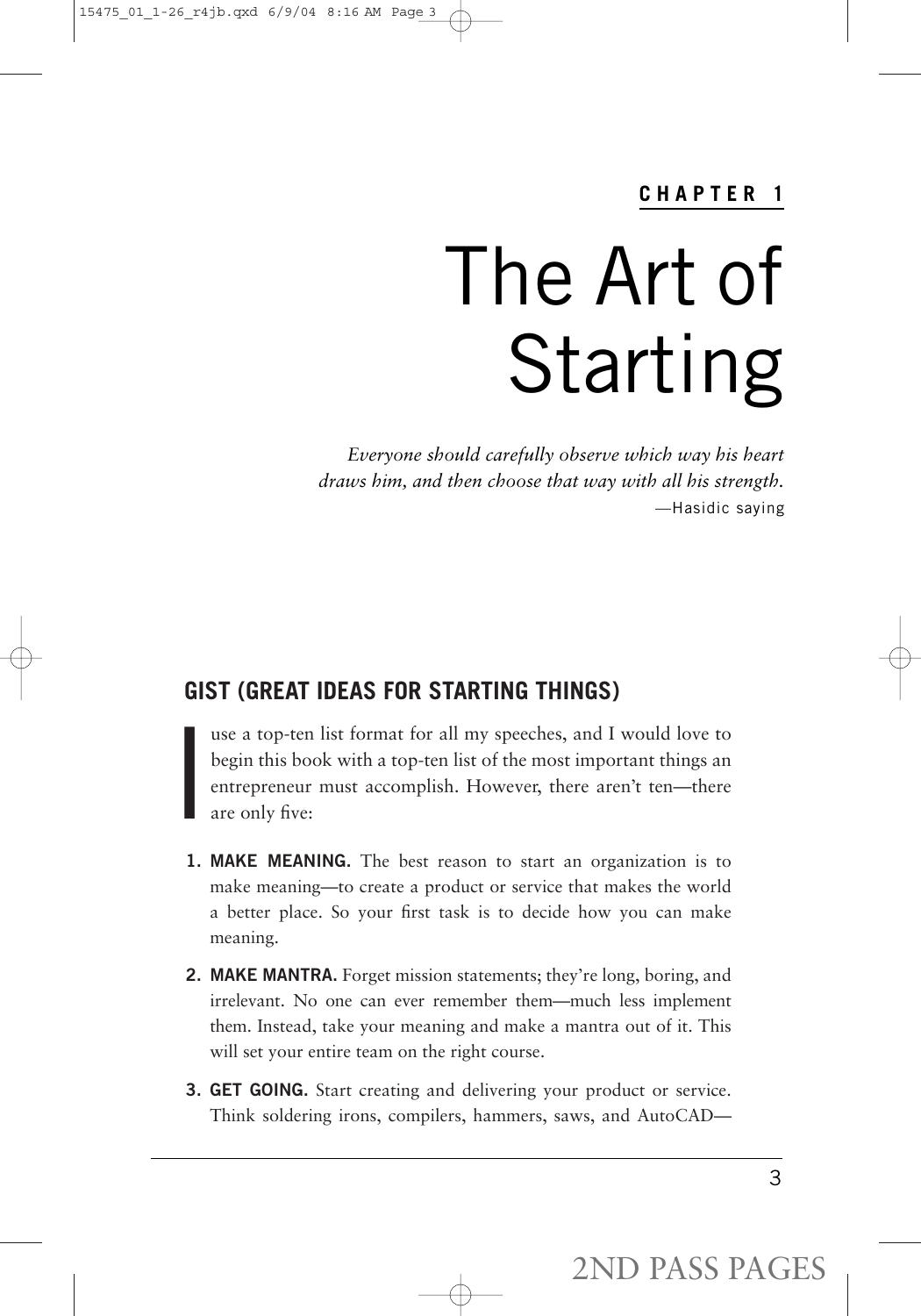whatever tools you use to build products and services. Don't focus on pitching, writing, and planning.

- **4. DEFINE YOUR BUSINESS MODEL.** No matter what kind of organization you're starting, you have to figure out a way to make money. The greatest idea, technology, product, or service is short-lived without a sustainable business model.
- **5. WEAVE A MAT (MILESTONES, ASSUMPTIONS, AND TASKS).** The final step is to compile three lists: (a) major milestones you need to meet; (b) assumptions that are built into your business model; and (c) tasks you need to accomplish to create an organization. This will enforce discipline and keep your organization on track when all hell breaks loose—and all hell will break loose.

## **MAKE MEANING**

*I have never thought of writing for reputation and honor. What I have in my heart must come out; that is the reason why I compose.* —Ludwig van Beethoven

Many books about entrepreneurship begin with a rigorous process of self-examination, asking you to determine if you are truly up to the task of starting an organization. Some typical examples are

- Can you work long hours at low wages?
- Can you deal with rejection after rejection?
- Can you handle the responsibility of dozens of employees?

The truth is, it is impossible to answer questions like this in advance, and they ultimately serve no purpose. On the one hand, talk and bravado are cheap. Saying you're willing to do something doesn't mean that you will do it.

On the other hand, realizing that you have doubt and trepidation doesn't mean you won't build a great organization. How you answer these questions now has little predictive power regarding what you'll actually do when you get caught up in a great idea.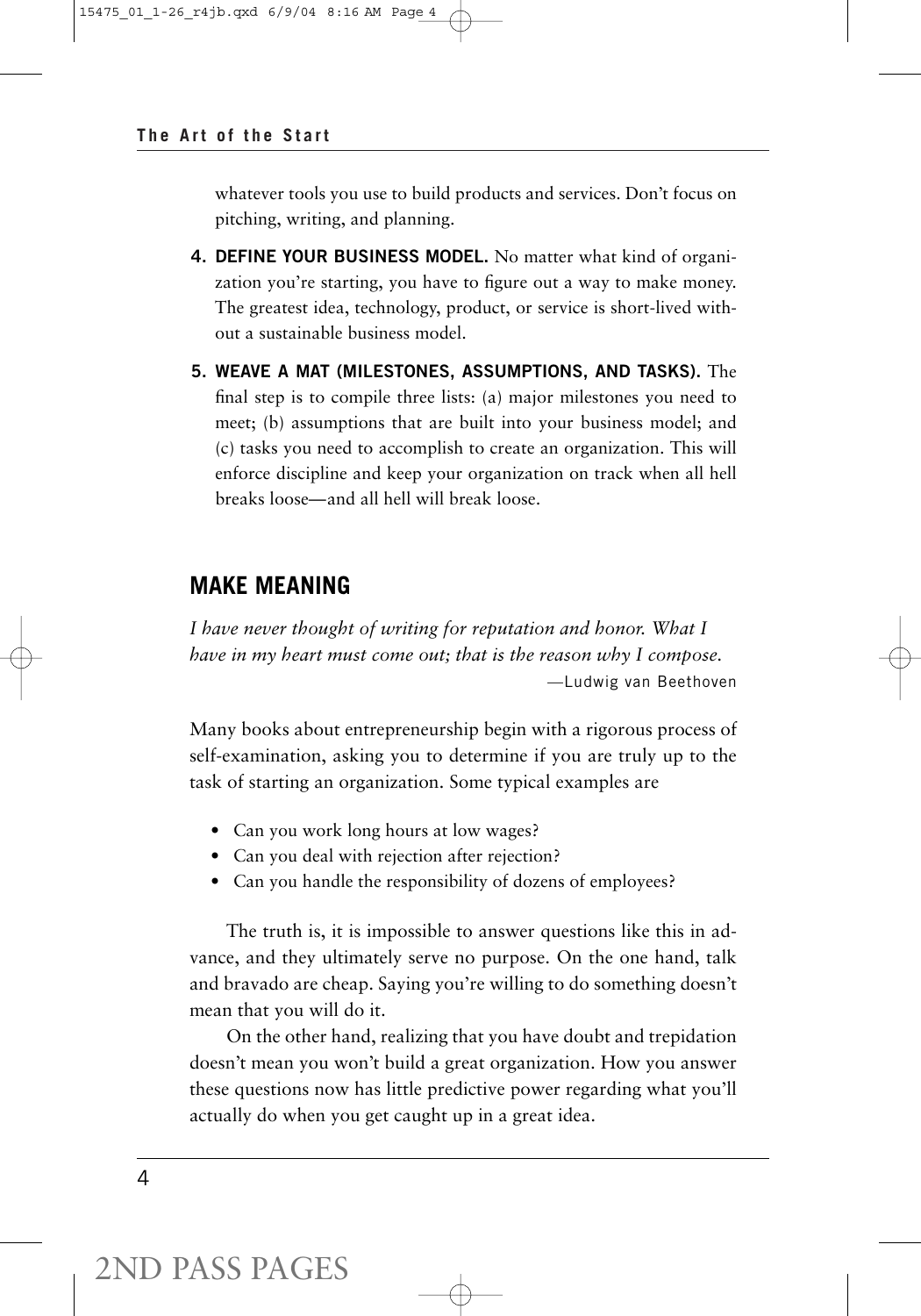The truth is that no one really *knows* if he\* is an entrepreneur until he becomes one—and sometimes not even then. There really is only one question you should ask yourself before starting any new venture:

Do I want to make *meaning*?

Meaning is not about money, power, or prestige. It's not even about creating a fun place to work. Among the meanings of "meaning" are to

- Make the world a better place.
- Increase the quality of life.
- Right a terrible wrong.
- Prevent the end of something good.

Goals such as these are a tremendous advantage as you travel down the difficult path ahead. If you answer this question in the negative, you may still be successful, but it will be harder to become so because making meaning is the most powerful motivator there is.

It's taken me twenty years to come to this understanding.

In 1983, when I started in the Macintosh Division of Apple Computer, beating IBM was our reason for existence. We wanted to send IBM back to the typewriter business holding its Selectric typewriter balls.

In 1987, our reason for existence became beating Windows and Microsoft. We wanted to crush Microsoft and force Bill Gates to get a job flipping fish at the Pike Place Market.

In 2004, I am a managing director in an early-stage venture capital firm called Garage Technology Ventures. I want to enable people to create great products, build great companies, and change the world.

The causation of great organizations is the desire to make meaning. Having that desire doesn't guarantee that you'll succeed, but it does mean that if you fail, at least you failed doing something worthwhile.

<sup>\*</sup>If only defeating sexism were as simple as throwing in an occasional *he/she, she, her,* or *her*s. I use the masculine pronouns merely as a shortcut. Successful entrepreneurship is blind to gender. Don't look for sexism where none exists.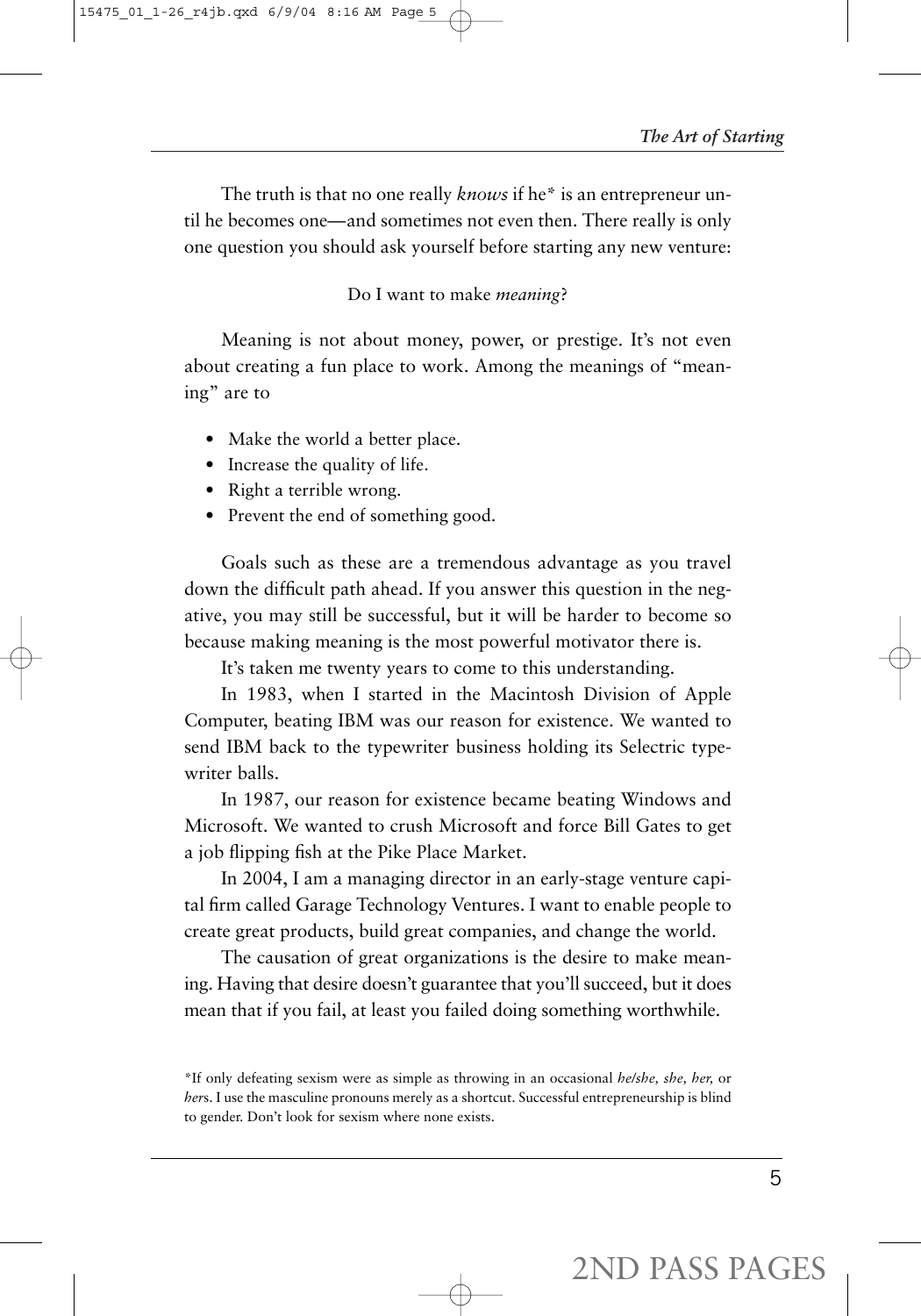#### **EXERCISE**

Complete this sentence: If your organization never existed, the world would be worse off because \_\_\_\_\_\_\_\_\_\_\_\_\_\_\_\_\_\_\_\_\_\_\_\_\_.

## **MAKE MANTRA**

Close your eyes and think about how you will serve your customers. What kind of meaning do you see your organization making? Most people refer to this as the "Why" or mission statement of an organization.

Crafting a mission statement is usually one of the first steps entrepreneurs undertake. Unfortunately, this process is usually a painful and frustrating experience that results in exceptional mediocrity. This is almost inevitable when a large number of people are commissioned to craft something designed to make an even larger number of people (employees, shareholders, customers, and partners) happy.

The fundamental shortcoming of most mission statements is that everyone expects them to be highfalutin and all-encompassing. The result is a long, boring, commonplace, and pointless joke.\* In *The Mission Statement Book,* Jeffrey Abrams provides 301 examples of mission statements, which demonstrate that companies are all writing the same mediocre stuff. To wit, this is a partial list of the frequency with which mission statements in Abrams's sample contained the same words:

- Best—94
- Communities-97
- Customers—211

\*If you insist on creating a mission statement, go to www.artofthestart.com and click on the mission statement generator link (http://www.unitedmedia.com/comics/dilbert/career/bin/ ms2.cgi.). This will take you to the Dilbert mission statement generator and save you thousands of dollars.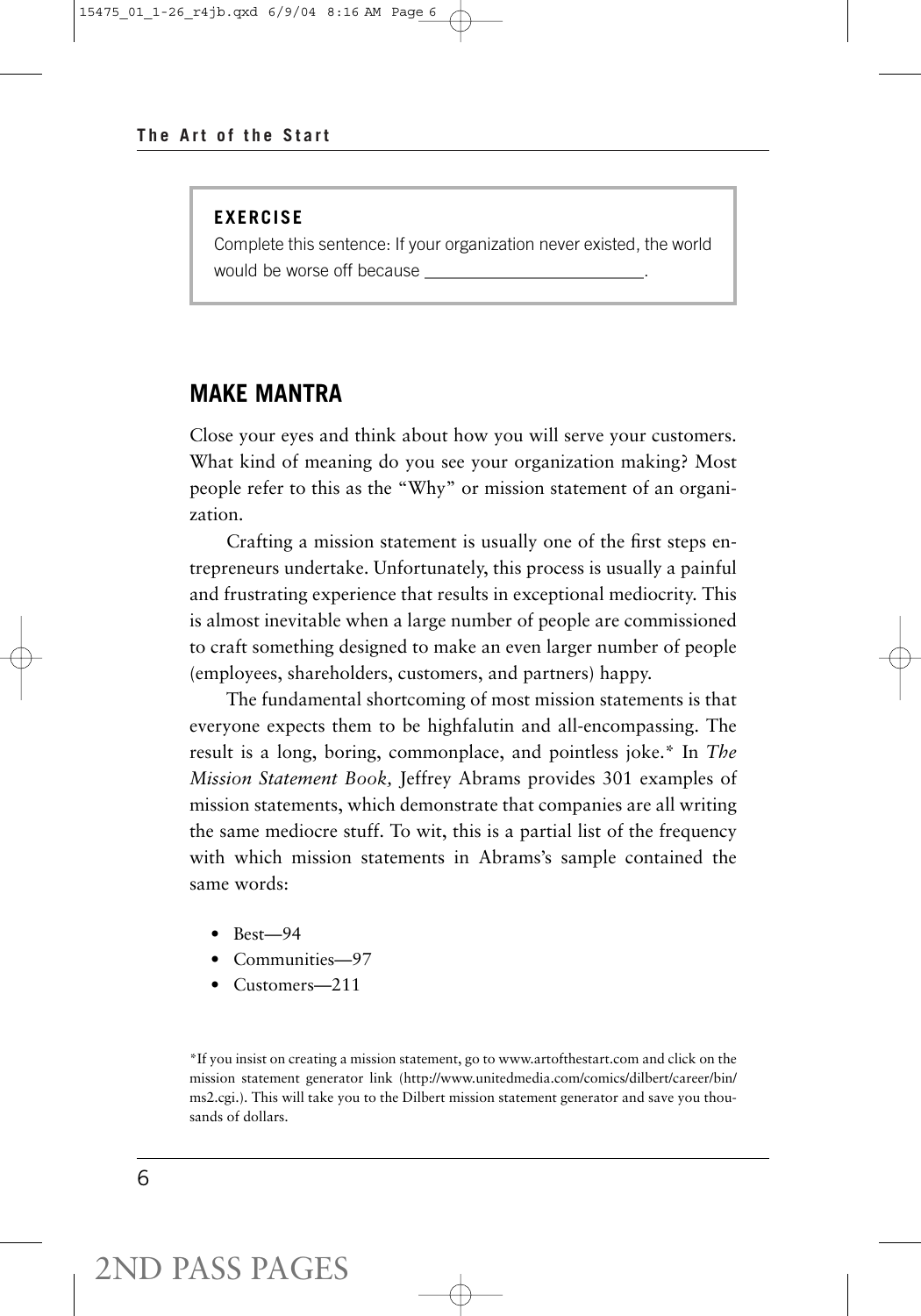- Excellence—77
- Leader—106
- Quality-169\*

Fortune (or *Forbes,* in my case) favors the bold, so I'll give you some advice that will make life easy for you: Postpone writing your mission statement. You can come up with it later when you're successful and have lots of time and money to waste. (If you're not successful, it won't matter that you didn't develop one.)

Instead of a mission statement and all the baggage that comes with it, craft a mantra for your organization. The definition of *mantra* is

A sacred verbal formula repeated in prayer, meditation, or incantation, such as an invocation of a god, a magic spell, or a syllable or portion of scripture containing mystical potentialities.†

What a great thing a mantra is! How many mission statements evoke such power and emotion?

The beauty of a mantra is that everyone expects it to be short and sweet. (Arguably, the world's shortest mantra is the single Hindi word *Om.*) You may never have to write your mantra down, publish it in your annual report, or print it on posters. Indeed, if you do have to "enforce" your mantra in these ways, it's not the right mantra.

Following are five examples that illustrate the power of a good mantra:

- Authentic athletic performance (Nike).<sup>‡</sup>
- Fun family entertainment (Disney).∫
- Rewarding everyday moments (Starbucks).<sup>||</sup>
- Think (IBM).
- Winning is everything (Vince Lombardi's Green Bay Packers).

\*Jeffrey Abrams, *The Mission Statement Book* (Berkeley: Ten Speed Press, 1999), 25–26. †*The American Heritage Dictionary of the English Language,* 4th ed., s.v. *mantra.* ‡Scott Bedbury, *A New Brand World: 8 Principles for Achieving Brand Leadership in the 21st Century* (New York: Viking, 2002), 51. ∫Ibid., 52. ||Ibid., 53.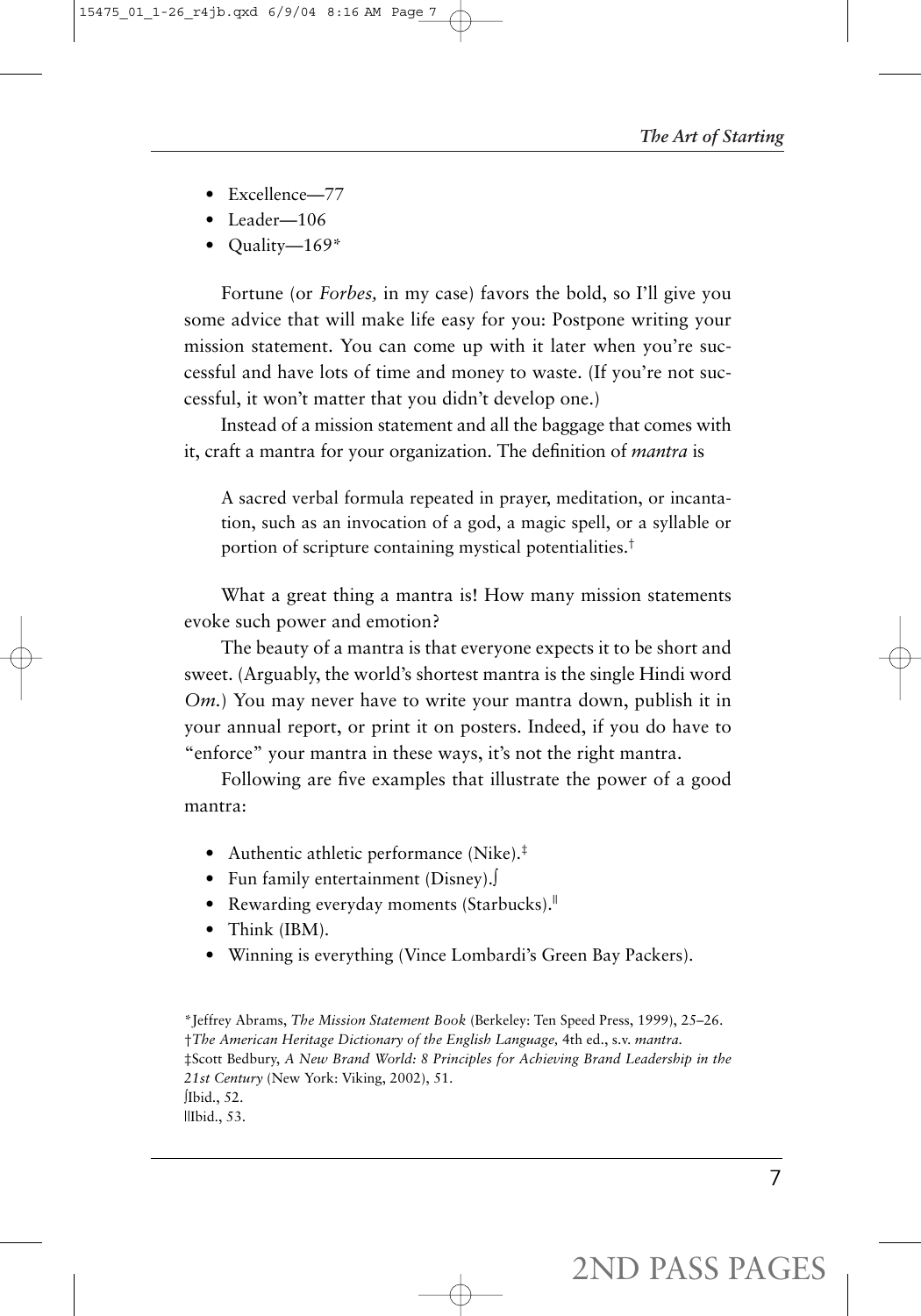Compare the Starbucks mantra, "Rewarding everyday moments," to the company's mission statement, "Establish Starbucks as the premier purveyor of the finest coffee in the world while maintaining our uncompromising principles while we grow." Which is more memorable?

Imagine that someone asks your parents or your organization's receptionist what you do. Can it get any better than a three-word mantra such as "Authentic athletic performance"?\*

#### **EXERCISE**

\_\_\_\_\_\_\_\_\_\_\_\_\_\_\_\_\_\_\_\_\_\_\_\_

In only the space provided, write your organization's mantra:

A final thought on mantras: Don't confuse mantras and tag lines. A mantra is for your employees; it's a guideline for what they do in their jobs. A tag line is for your customers; it's a guideline for how to use your product or service. For example, Nike's mantra is "Authentic athletic performance." Its tag line is "Just do it."

#### **EXERCISE**

The following chart contains the real mission statements of several organizations, and hypothetical mantras that I made up for them. Which do you think is more powerful?

| <b>ORGANIZATION</b>       | <b>REAL MISSION STATEMENT</b>                                                                                                                                                                      | <b>HYPOTHETICAL MANTRA</b> |
|---------------------------|----------------------------------------------------------------------------------------------------------------------------------------------------------------------------------------------------|----------------------------|
| <b>Southwest Airlines</b> | "The mission of Southwest"<br>Airlines is dedication to the<br>highest quality of Customer<br>Service delivered with a sense<br>of warmth, friendliness, individual<br>pride, and Company Spirit." | Better than driving.       |

\*Actually, it could. Back in the early days, we toyed with "We take the FU out of funding" for Garage's mantra, but we rejected it because it was too long. :-)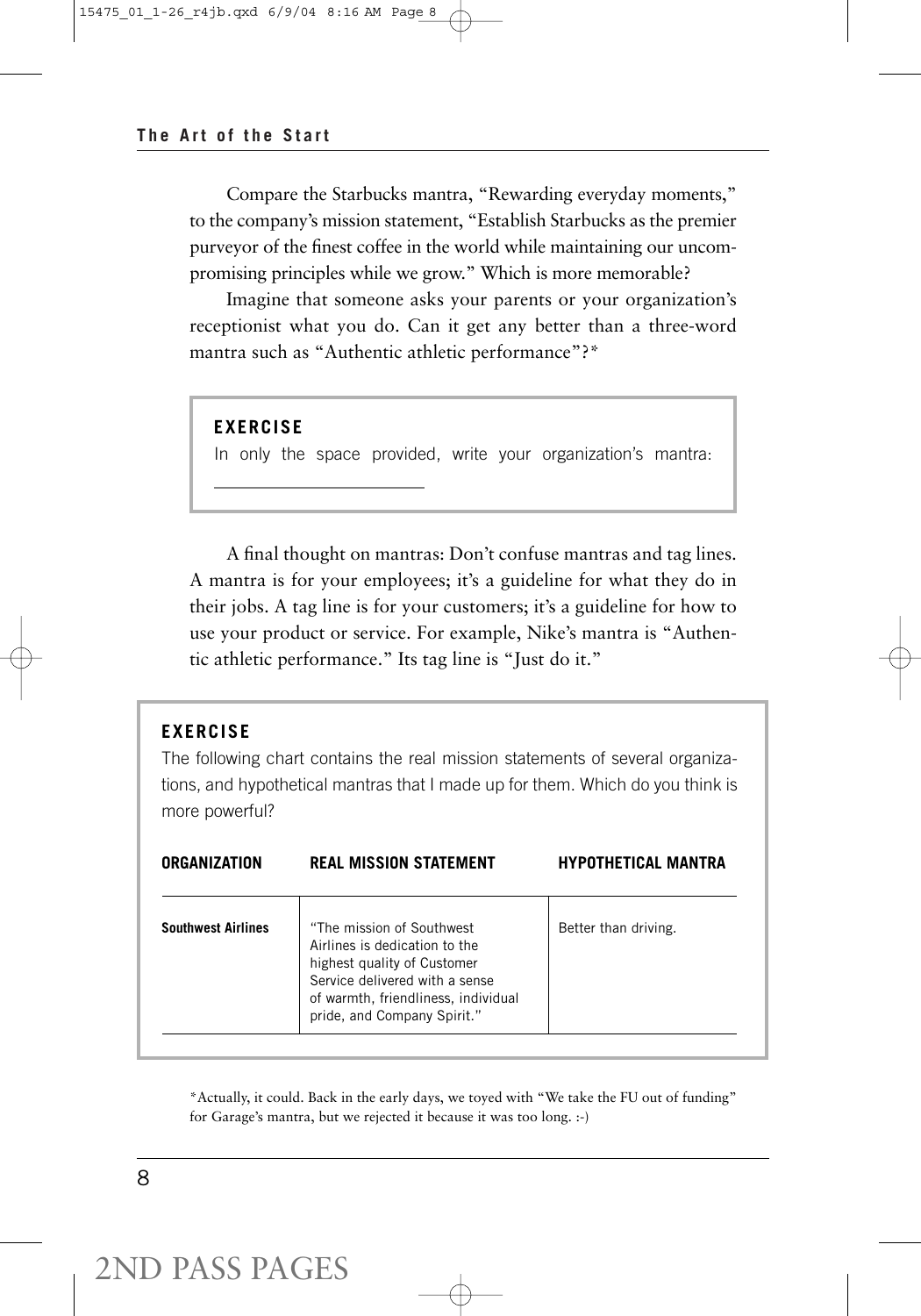| <b>ORGANIZATION</b>            | <b>REAL MISSION STATEMENT</b>                                                                                                                                                                                                              | <b>HYPOTHETICAL MANTRA</b>  |
|--------------------------------|--------------------------------------------------------------------------------------------------------------------------------------------------------------------------------------------------------------------------------------------|-----------------------------|
| Coca-Cola                      | "The Coca-Cola Company exists<br>to benefit and refresh everyone<br>it touches."                                                                                                                                                           | Refresh the world.          |
| Wendy's                        | "The mission of Wendy's is to<br>deliver superior quality products<br>and services for our customers and<br>communities through leadership<br>innovation and partnerships."                                                                | Healthy fast food.          |
| <b>Red Cross</b>               | "To help people prevent, prepare<br>for and respond to emergencies."                                                                                                                                                                       | Stop suffering.             |
| <b>United States Air Force</b> | "To defend the United States<br>and protect its interests through<br>aerospace power."                                                                                                                                                     | Kick butt in air and space. |
| United Way (Hawaii)            | "The purpose of Aloha United Way<br>is to provide leadership to bring<br>people together to create a healthier,<br>more compassionate community."                                                                                          | Bring people together.      |
| <b>March of Dimes</b>          | "March of Dimes researchers,<br>volunteers, educators, outreach<br>workers and advocates work<br>together to give all babies a<br>fighting chance against the threats<br>to their health: prematurity, birth<br>defects, low birthweight." | Save babies.                |

## **GET GOING**

The third step is not to fire up Word to write a business plan, launch PowerPoint to craft a pitch, or boot Excel to build a financial projection. Wrong, wrong, wrong!

My goal in giving you this advice is not to reduce the sales of Microsoft Office—remember, I'm off the anti-Microsoft podium. There's a time for using all three applications, but it's not now. What you should do is (a) rein in your anal tendency to craft a document and (b) implement.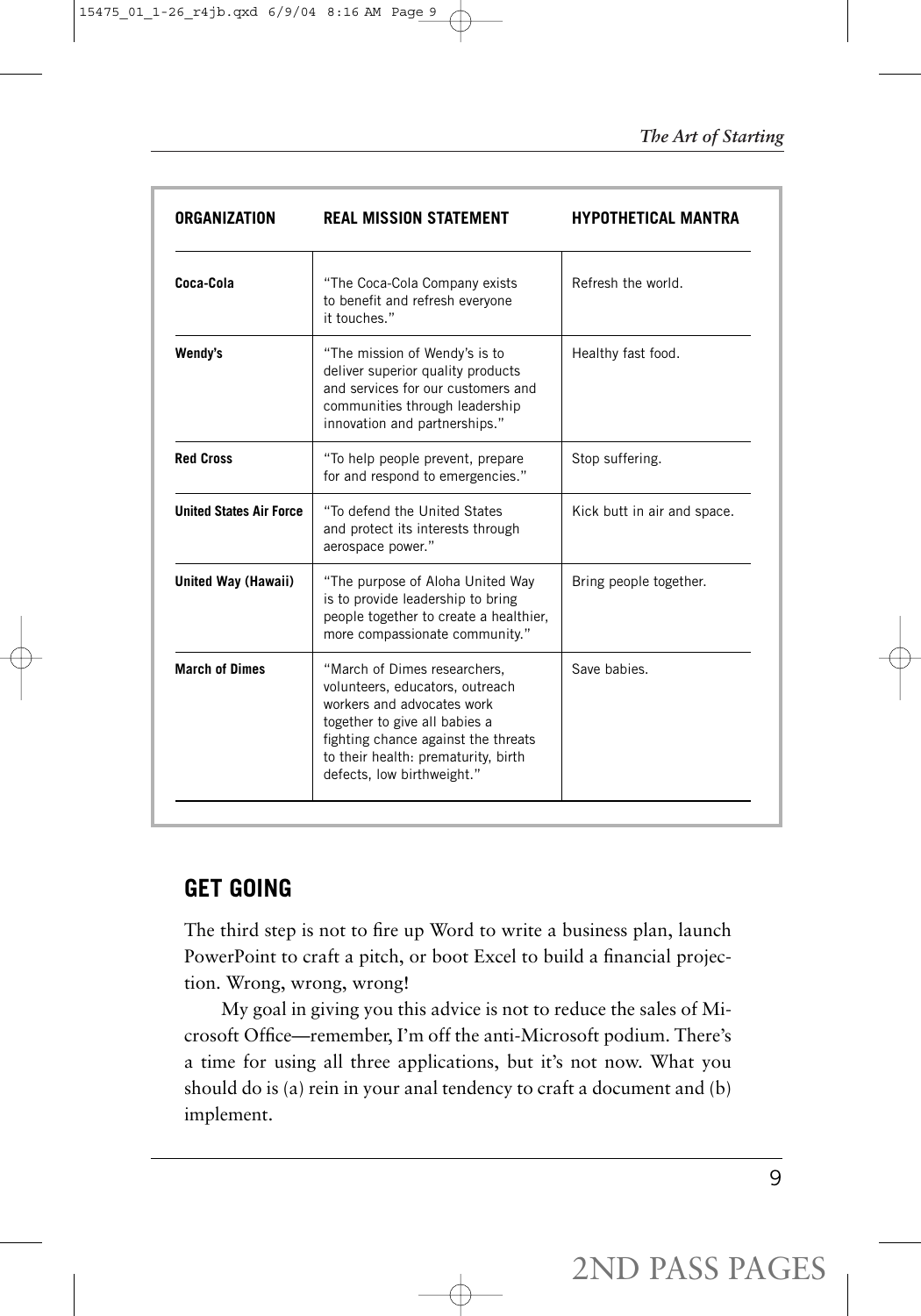This means building a prototype, writing software, launching your Web site, or offering your services. The hardest thing about getting started is getting started. (This is as true for a writer as it is for an entrepreneur.) Remember: No one ever achieved success by *planning* for gold.

You should always be selling—not strategizing about selling. Don't test, test, test—that's a game for big companies. Don't worry about being embarrassed. Don't wait to develop the perfect product or service. Good enough is good enough. There will be plenty of time for refinement later. It's not how great you start—it's how great you end up.

The enemy of activation is cogitation, and at this stage, cogitating the "strategic" issues of research and development is a problem. Questions like, *How far can we leap ahead? What if everyone doesn't like what we do?* and *Should we design for a target customer or make what we would want to use?* are beside the point when you're getting a new venture off the ground.

Instead, observe these key principles of getting going:

- **THINK BIG.** Set your sights high and strive for something grand. If you're going to change the world, you can't do it with milquetoast and boring products or services. Shoot for doing things at least ten times better than the status quo. When Jeff Bezos started Amazon. com, he didn't build a bookstore with a paltry 25,000 more titles than the 250,000-title brick-and-mortar bookstores. He went to 3,000,000 titles in an online bookstore.
- **FIND A FEW SOULMATES.** History loves the notion of the sole innovator: Thomas Edison (light bulb), Steve Jobs (Macintosh), Henry Ford (Model T), Anita Roddick (The Body Shop), Richard Branson (Virgin Airlines). History is wrong. Successful companies are started, and made successful, by at least two, and usually more, soulmates. After the fact, one person may come to be recognized as "the innovator," but it always takes a team of good people to make any venture work.
- **POLARIZE PEOPLE.** When you create a product or service that some people love, don't be surprised when others hate you. Your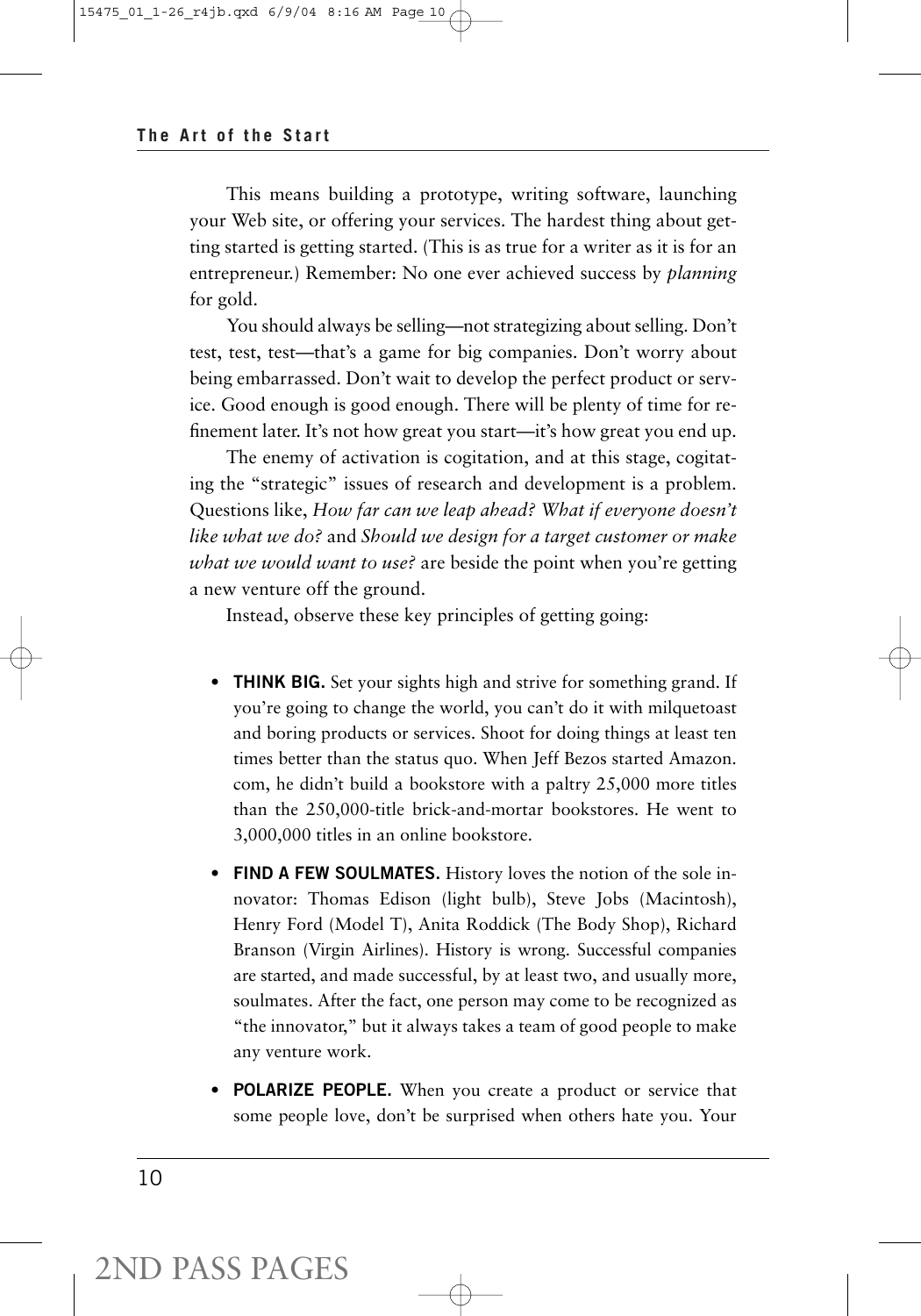goal is to catalyze passion—pro or anti. Don't be offended if people take issue with what you've done; the only result that should offend (and scare) you is lack of interest.

Car design is a good example of the love-versus-hate reaction; consider the bifurcation of people's reactions to cars like such as the Mini Cooper, Infiniti Fx 45, and Toyota Scion xB. People are either devoted fans or relentless critics, and that's good.



Mini Cooper Photo credit: Photo courtesy MINI USA







Toyota Scion xB Photo credit: Toyota Motor Sales, USA, Inc.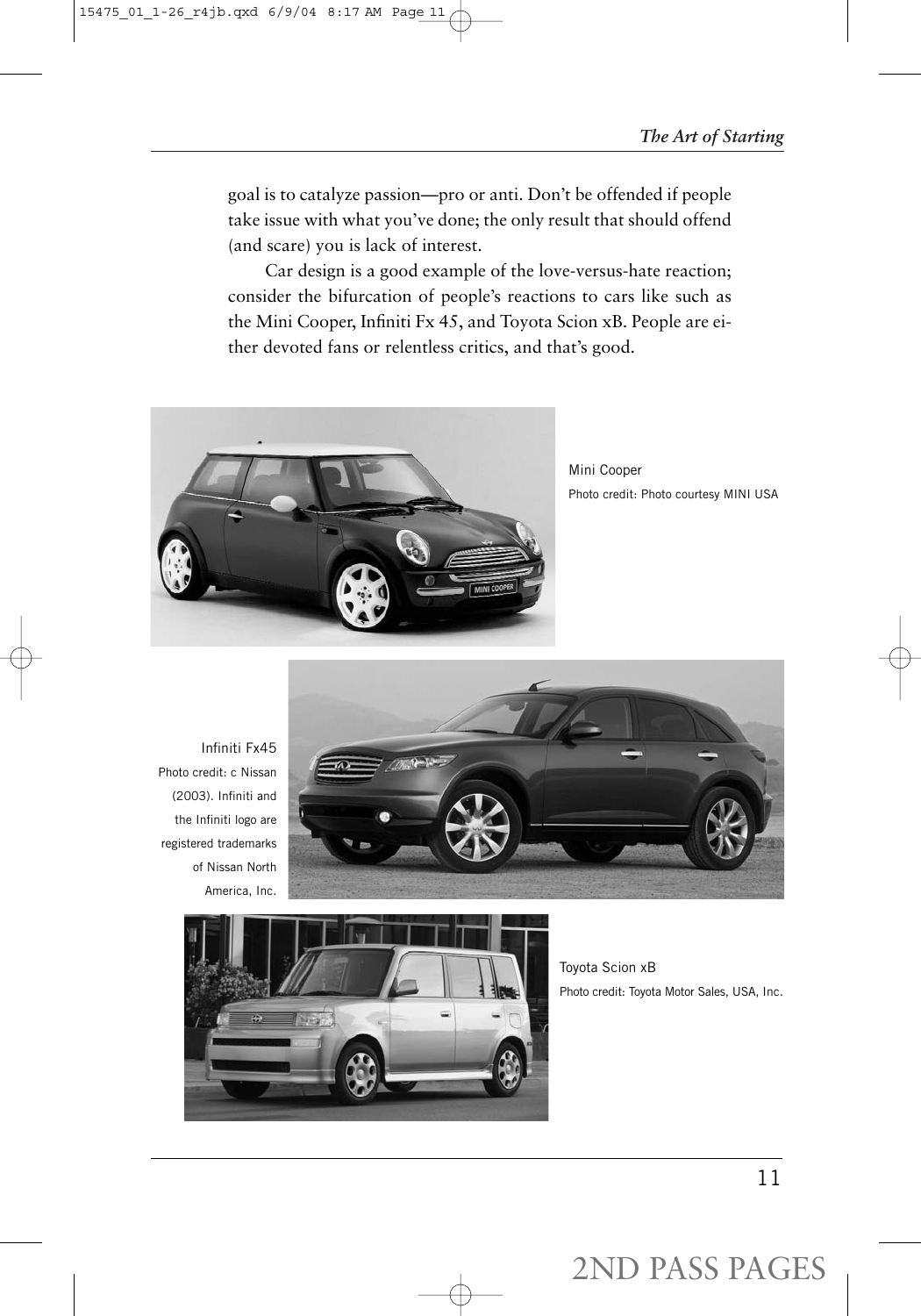• **DESIGN DIFFERENT.** Depending on what management fad is hot, you might be tempted to believe that there is only one ideal way to design products and services. This isn't true. There is no single best way. Here are four different and valid approaches—and I am sure there are more.

> **"I WANT ONE."** This is the best kind of market research—the customer and the designer are the same person. Therefore, the customer's voice can reach the designer's mind uncorrupted by corporate politics, reliance on the status quo, and market researchers. Example: Ferdinand Porsche said, "In the beginning I looked around and, not finding the automobile of my dreams, decided to build it myself."\*

> **"MY EMPLOYER COULDN'T (OR WOULDN'T) DO IT."** Not as romantic as "I want one," but this is a credible path. You already understand the customer base, competition, supply sources, and industry contacts because of your background. You still need to build the product or service and get customers, but many questions are already answered. For example, alumni of Unit 8200 of the Israeli Defense Forces went on to create companies such as Checkpoint after developing security software for the military.

> **"WHAT THE HELL—IT'S POSSIBLE!"** This theory isn't popular when times are tough, and microscopes are flourishing. At these times, the world has turned conservative and demands that every market be "proven." Markets for curve-jumping, paradigm-shifting leaps are seldom proven in advance. For example, when Motorola invented cellular telephones, no one leaped to buy them. At that time, *portable phone* was an oxymoron because phones were always attached to places. There was no market for phones that customers could move.

<sup>\*</sup>*Forbes FYI* (Winter 2003): 21.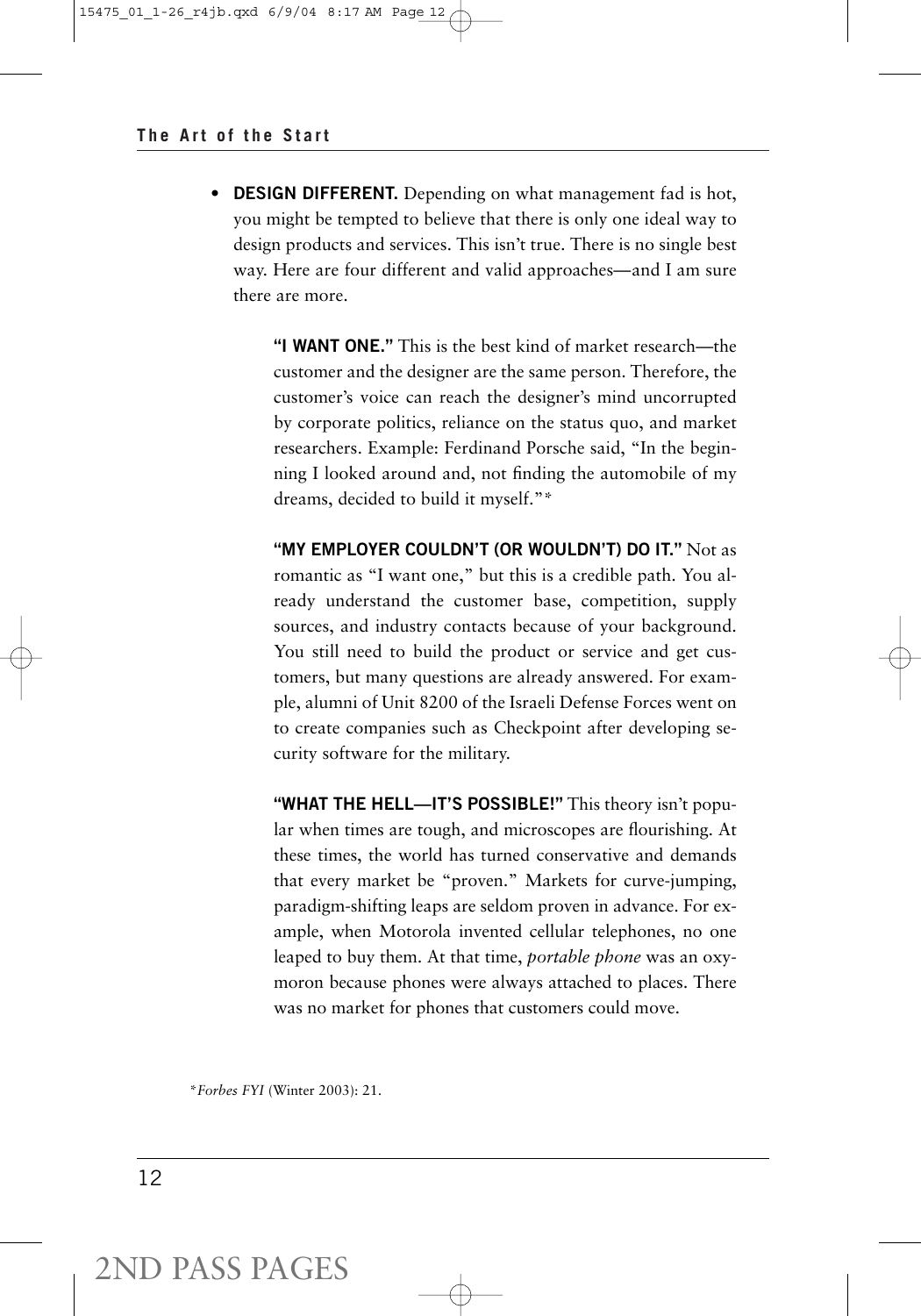**"THERE MUST BE A BETTER WAY."** The organization born of this philosophy is based on the idealistic notion that you can make the world a better place by doing something new. In many cases, the founders had backgrounds with no logical connection to the business. They simply got an idea and decided to do it. Example: eBay. Pierre Omidyar, the founder, wanted to implement a system for a "perfect market" for the sale of goods. (The story of his girlfriend wanting to sell Pez dispensers was an after-the-fact PR tale.)

• **USE PROTOTYPES AS MARKET RESEARCH.** In the early days of an organization, there is high uncertainty about exactly what you should create and exactly what customers want. In these times, traditional market research is useless—there is no survey or focus group that can predict customer acceptance for a product or service that you may barely be able to describe. Would you buy a new computer with no software, no hard disk, and no color that simulates the real world—including a trash can?\*

The wisest course of action is to take your best shot with a prototype, immediately get it to market, and iterate quickly. If you wait for ideal circumstances in which you have all the information you need (which is impossible), the market will pass you by.

The expected outcome of the "get going" principle is a first release of a product or service. Remember: it won't be perfect.

But don't revise your product to get prospective customers to love it. Instead, revise it because customers already love it. Let me put it in religious terms: Some people believe that if they change, God will love them. Others believe that since God loves them, they should change. The latter theory is the prototype to keep in mind for how to get going and keep going for startups.

<sup>\*</sup>This isn't how we positioned the first Macintosh, but it's a pretty accurate description of what we had.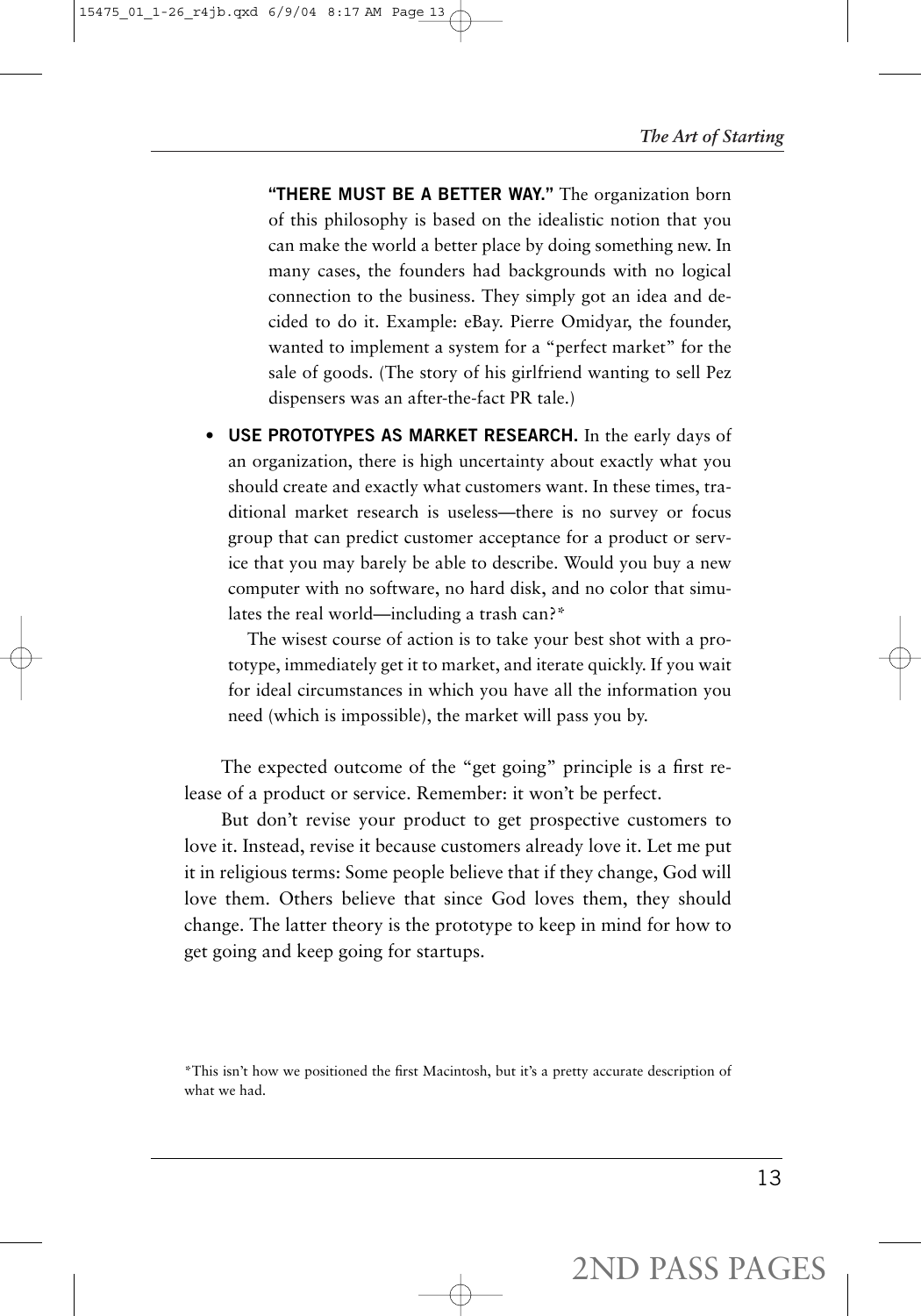## **DEFINE YOUR BUSINESS MODEL**

You want to make meaning. You've come up with a mantra. You've started prototyping your product or service. The fourth step is to define a business model. To do this you need to answer two questions:

- Who has your money in their pockets?
- How are you going to get it into your pocket?

These questions lack subtlety, but they are a useful way to consider the reality of starting an organization—even, and perhaps especially, not-for-profits, which have to fight for money just to stay alive. You can't change the world if you're dead, and when you're out of money you're dead.

More elegantly stated, the first question involves defining your customer and the pain that he feels. The second question centers around creating a sales mechanism to ensure that your revenues exceed your costs. Here are some tips to help you develop your business model:

- **BE SPECIFIC.** The more precisely you can describe your customer, the better. Many entrepreneurs are afraid of being "niched" to death and then not achieving ubiquity. However, most successful companies started off targeting specific markets and grew (often unexpectedly) to great size by addressing other segments. Few started off with grandiose goals and achieved them.
- **KEEP IT SIMPLE.** If you can't describe your business model in ten words or less, you don't have a business model. You should use approximately ten words—and employ them wisely by using simple, everyday terminology. Avoid whatever business jargon is currently hip (*strategic, mission-critical, world-class, synergistic, first-mover, scalable, enterprise-class,* etc.). Business language does not make a business model.\* Think of eBay's business model: It charges a listing fee plus a commission. End of story.

<sup>\*</sup>Inspired by Michael Shermer, *Why People Believe Weird Things* (New York: A.W.H. Freeman, 2002), 49.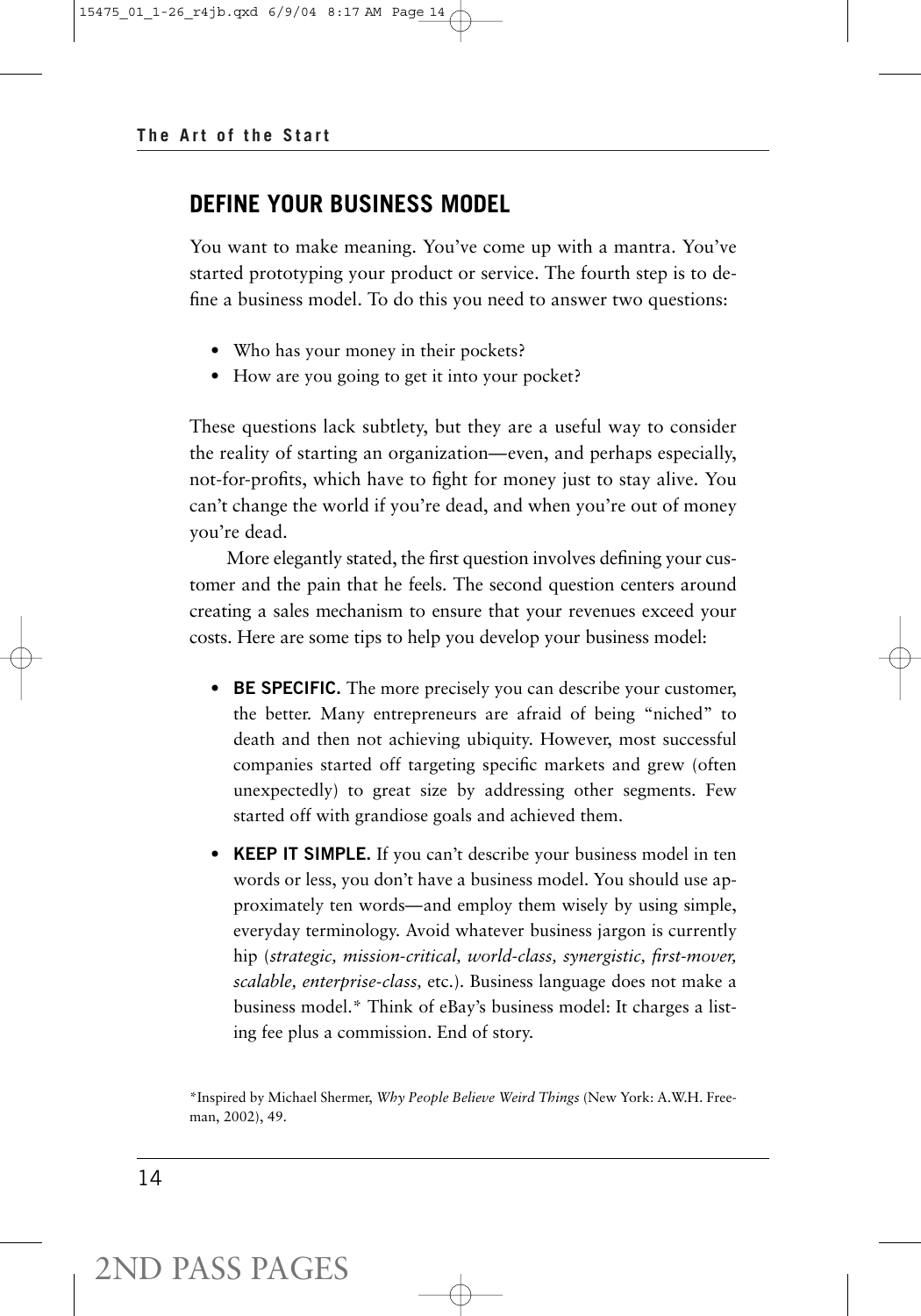• **COPY SOMEBODY.** Commerce has been around a long time, and by now clever people have pretty much invented every business model that's possible. You can innovate in technology, markets, and customers, but inventing a new business model is a bad bet. Try to relate your business model to one that's already successful and understood. You have plenty of other battles to fight.

My final tip is that you ask women—and only women. My theory is that deep in the DNA of men is a "killer" gene. This gene expresses itself by making men want to kill people, animals, and plants. To a large degree, society has repressed this gene; however, starting an organization whose purpose is to kill another organization is still socially acceptable.

Hence, asking a man about a business model is useless because every business model looks good to someone with the Y chromosome. For example, Sun Microsystems wants to kill Microsoft. When is the last time you bought a computer based on whom the manufacturer wanted to kill?

Women, by contrast, don't have this killer gene. Thus, they are much better judges of the viability of a business model than men are. Don't agree with me? The book *The Darwin Awards* provides irrefutable proof of women's greater common sense. These awards commemorate "those individuals who have removed themselves from the gene pool in a sublimely idiotic fashion."\*

For example, in 1998 two construction workers fell to their demise after cutting a circular hole in the floor while they were standing in the middle of the circle.† *The Darwin Awards* contains nine chapters about the stupidity of men, and one chapter about the stupidity of women. I rest my case.

<sup>\*</sup>Wendy Northcutt, *The Darwin Awards II* (New York: Dutton, 2001), 2. †Ibid., 70.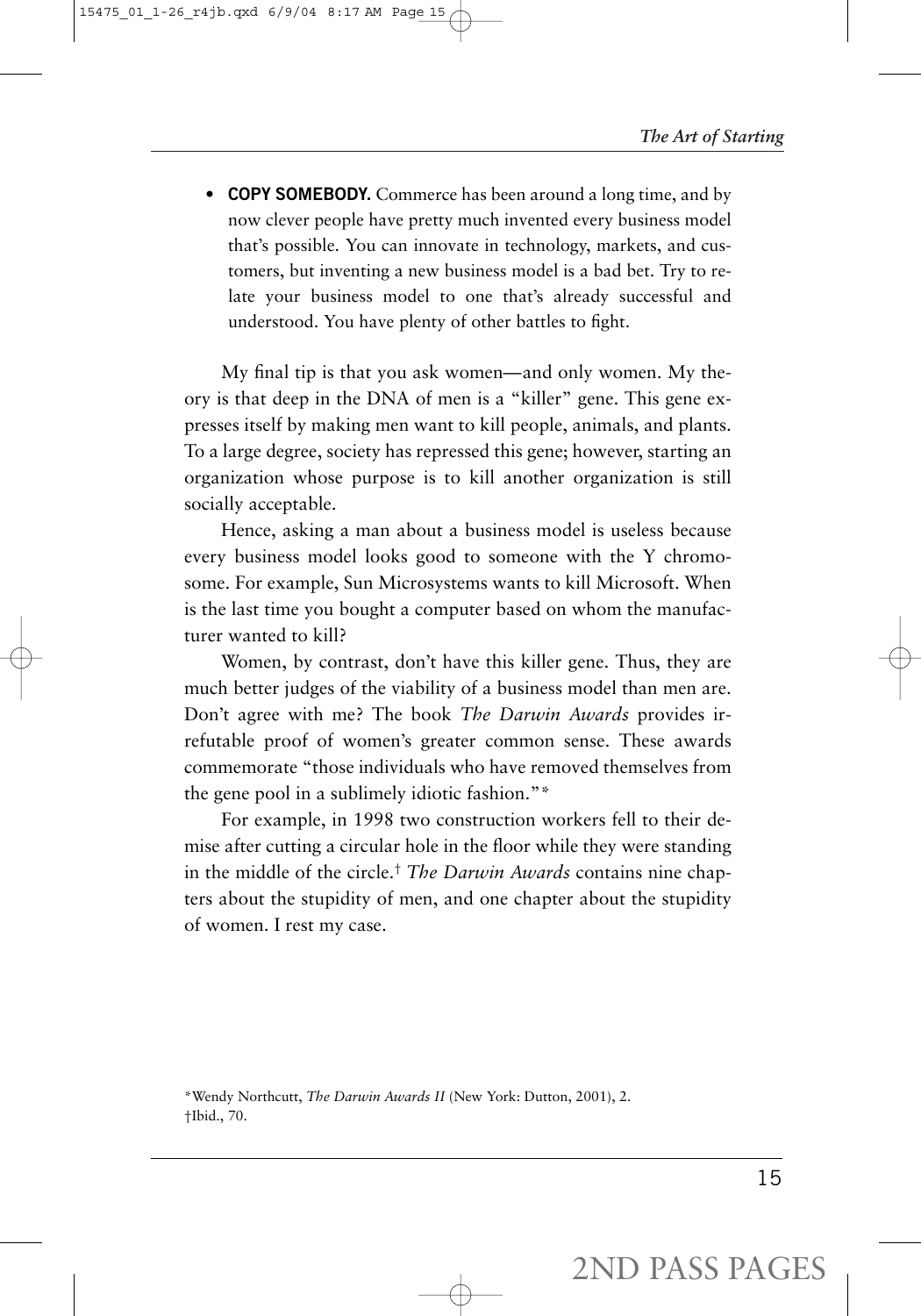#### **EXERCISE**

**Step 1:** Calculate your monthly costs to operate your organization.

**Step 2:** Calculate the gross profit of each unit of your product.

**Step 3:** Divide the results of Step 1 by the results of Step 2.

**Step 4:** Ask a few women if they think you have a chance of selling that many units. If they don't, you don't have a business model.

## **WEAVE A MAT (MILESTONES, ASSUMPTIONS, AND TASKS)**

One definition of *mat* is "a heavy woven net of rope or wire cable placed over a blasting site to keep debris from scattering."\* Preventing scattering is exactly what you need to do as the fifth, and final, step of launching your enterprise. In this case, MAT stands for milestones, assumptions, and tasks.†

The purpose of compiling the MAT is to understand the scope of what you're undertaking, test assumptions quickly, and provide a method to find and fix the large flaws in your thinking.

#### **Milestones**

For most people a startup looks as if it must achieve a seemingly unlimited number of goals. However, out of these goals are some that stand head and shoulders above the others. These are the organization's milestones—they mark significant progress along the road to success. There are seven milestones that every startup must focus on. If you miss any of them, your organization might die.

- Prove your concept.
- Complete design specifications.

\**The American Heritage Dictionary of the English Language,* 4th ed., s.v. *mat.* †Inspired by Rita Gunther McGrath and Ian C. MacMillan, "Discovery-Driven Planning," *Harvard Business Review* (July–August 1995).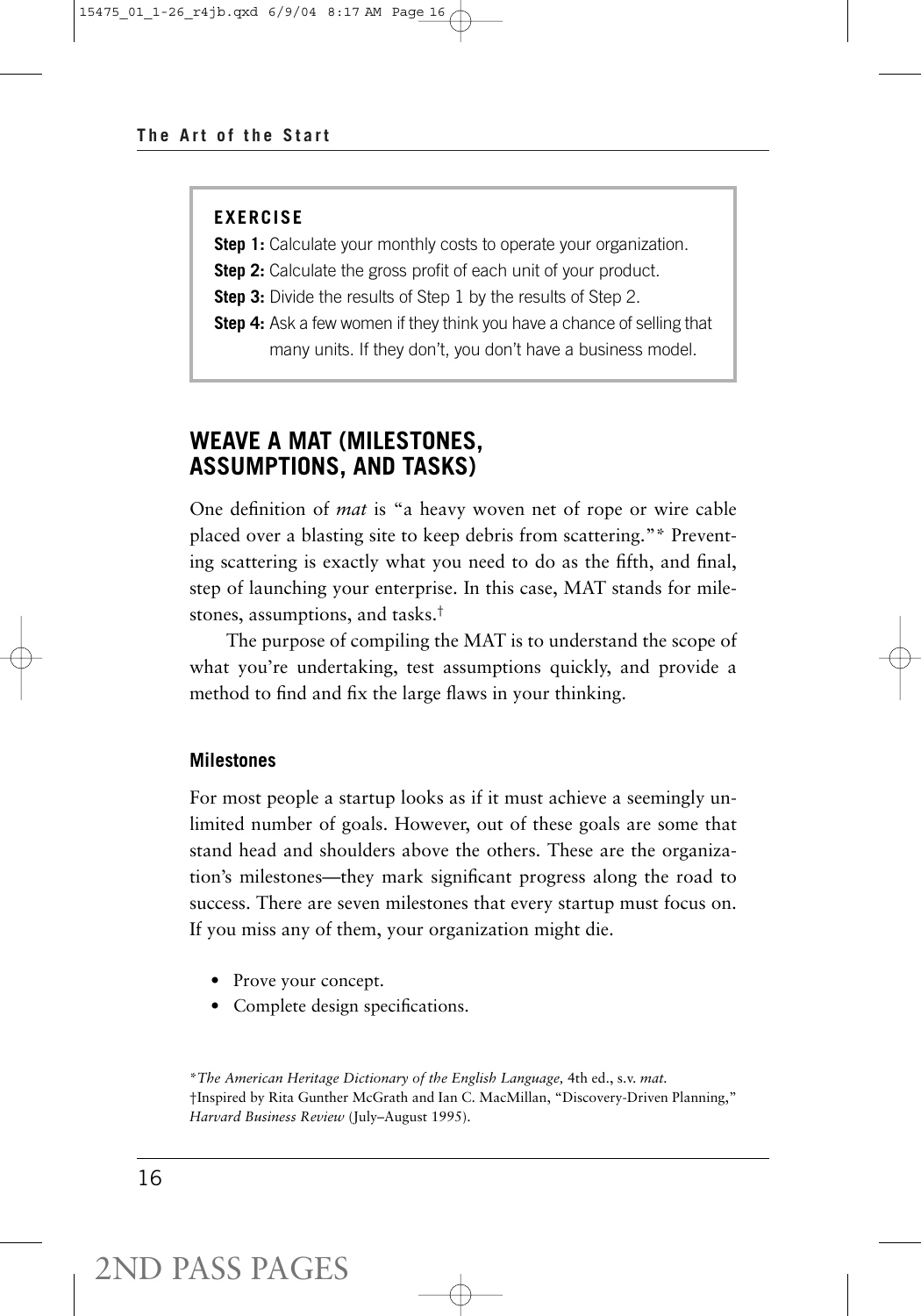- Finish a prototype.
- Raise capital.
- Ship a testable version to customers.
- Ship the final version to customers.
- Achieve breakeven.

These milestones apply to every kind of business. For example, a new school can prove its concept by seeing if two teachers, working as a team, using a new curriculum, can provide more individualized instruction and improve learning in a test classroom. With this proof of concept, the school can then complete the design of its curriculum, raise funds, roll out the prototype, and start teaching classes.

There are other tasks (we'll come to them soon) that are also important to the survival of the organization, but none are as important as these milestones. The timing of these milestones will drive the timing of just about everything else you need to do, so spend 80 percent of your effort on them.

### **EXERCISE**

Take down the corny framed mission statement in your lobby and replace it with a printout of target dates for completion of the seven milestones listed above. Make sure that employees and guests can read it.

#### **Extra Credit**

Repeat this procedure for every new product or service. Create a wall of fame to track the history of your organization.

### **Assumptions**

Second, create a comprehensive list of the major assumptions that you are making about the business. These include factors such as

- product or service performance metrics
- market size
- gross margin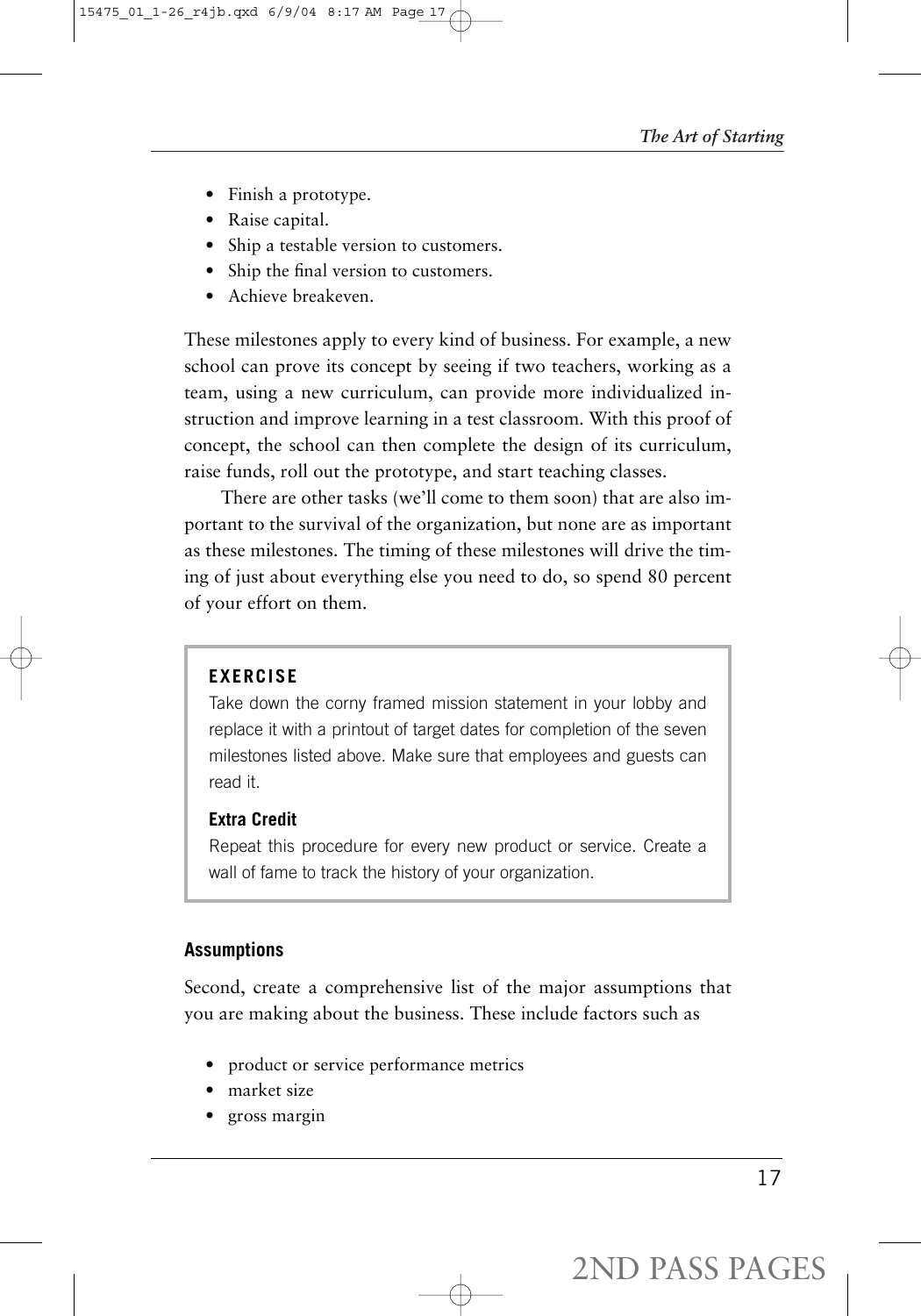- sales calls per salesperson
- conversion rate of prospects to customers
- length of sales cycle
- return on investment for the customer
- technical support calls per unit shipped
- payment cycle for receivables and payables
- compensation requirements
- prices of parts and supplies
- customer return on investment

Continuously track these assumptions, and when they prove false, react to them quickly. Ideally, you can link these assumptions to one of the seven milestones discussed above. Thus, as you reach a milestone, you can test an assumption.

#### **Tasks**

Third, create another comprehensive list—this time of the major tasks that are necessary to design, manufacture, sell, ship, and support your product or service. These are necessary to build an organization, though they are not as critical as the seven milestones. They include

- renting office space
- finding key vendors
- setting up accounting and payroll systems
- filing legal documents
- purchasing insurance policies

The point of the list of tasks is to understand and appreciate the totality of what your organization has to accomplish, and to not let anything slip through the cracks in the early, often euphoric days.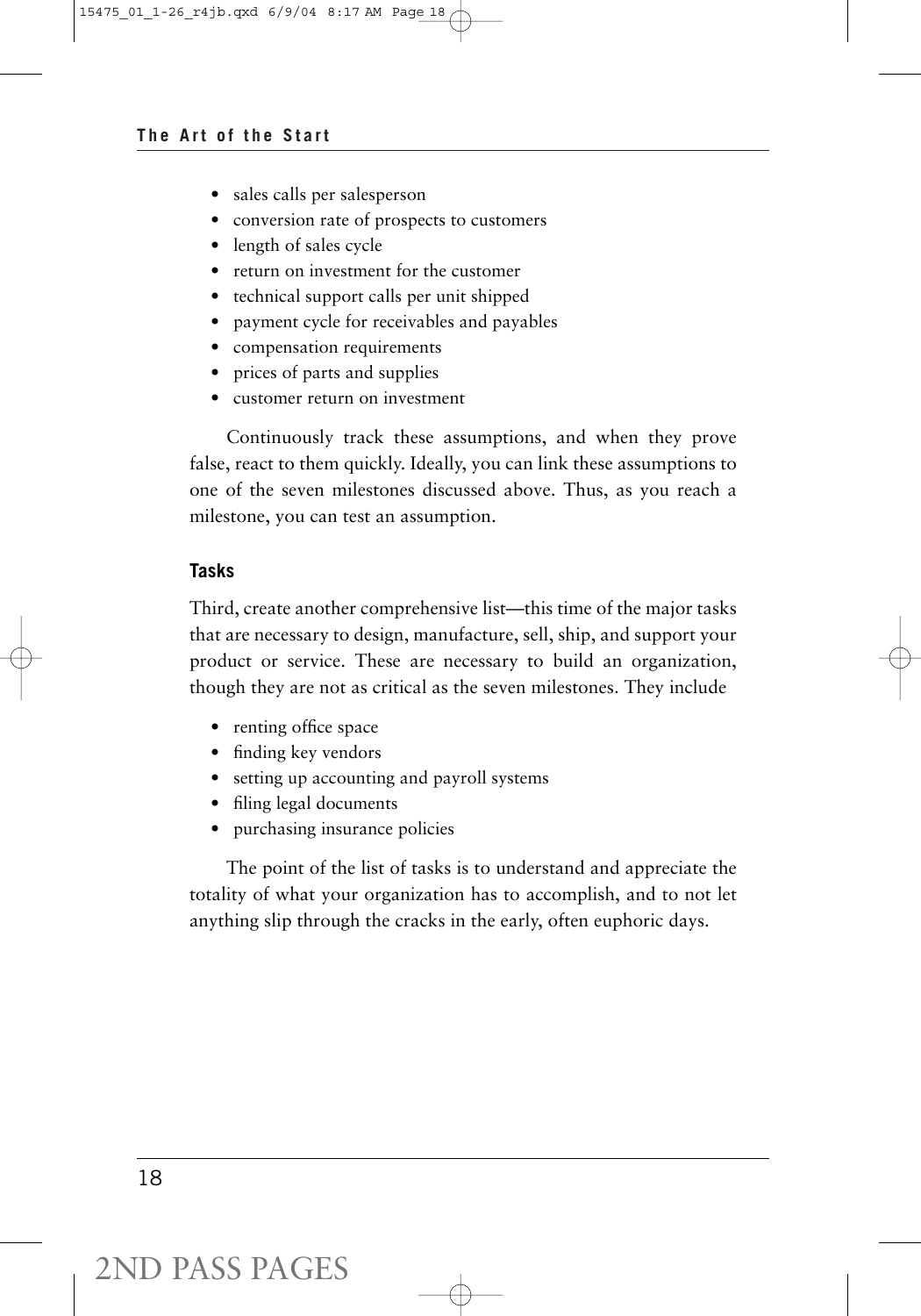## **MINICHAPTER: THE ART OF INTERNAL ENTREPRENEURING**

*Innovation often originates outside existing organizations, in part because successful organizations acquire a commitment to the status quo and a resistance to ideas that might change it.*

—Nathan Rosenberg

A large number of aspiring entrepreneurs currently work for big companies. Like all entrepreneurs, they dream of creating innovative products or services and wonder if this can be done internally. The answer is yes. The purpose of this minichapter is to explain how.

The "arts" that this book describes are equally appropriate for internal entrepreneurs—they, too, must innovate, position, pitch, write business plans, bootstrap, recruit, raise capital, partner, establish brands, make rain, and be mensches. But there are special recommendations that apply in this case.

Ironically, many independent entrepreneurs envy the employees of big companies—they think that these lucky souls have humongous financial resources, large sales forces, fully equipped labs, scalable factories, and established brands, plus medical and dental benefits, at their disposal. How wonderful it would be, guys in garages muse, to invent a new product or service with the luxury of such an infrastructure already in place.

Guess again. Creating a new product or service inside such a beast is not necessarily easier; the challenges are just different. I happen to have been part of a "best-case" scenario: the Macintosh Division of Apple. I can explain the success of this internal entrepreneurial effort in two words: *Steve Jobs.* His off-the-scale design talents, maniacal attention to detail, and reality-distorting personality (plus co-founder status) made Macintosh successful. Were it not for Steve Jobs, Macintosh would not exist—or it would have taken the form of an Apple II with a trash can.

*But if it takes a Steve Jobs to innovate within large companies,* you are undoubtedly thinking, *we might as well give up right now.* While that kind of visionary is in short supply in any business, anyone with guts, vision, and political savvy should be able to set up an en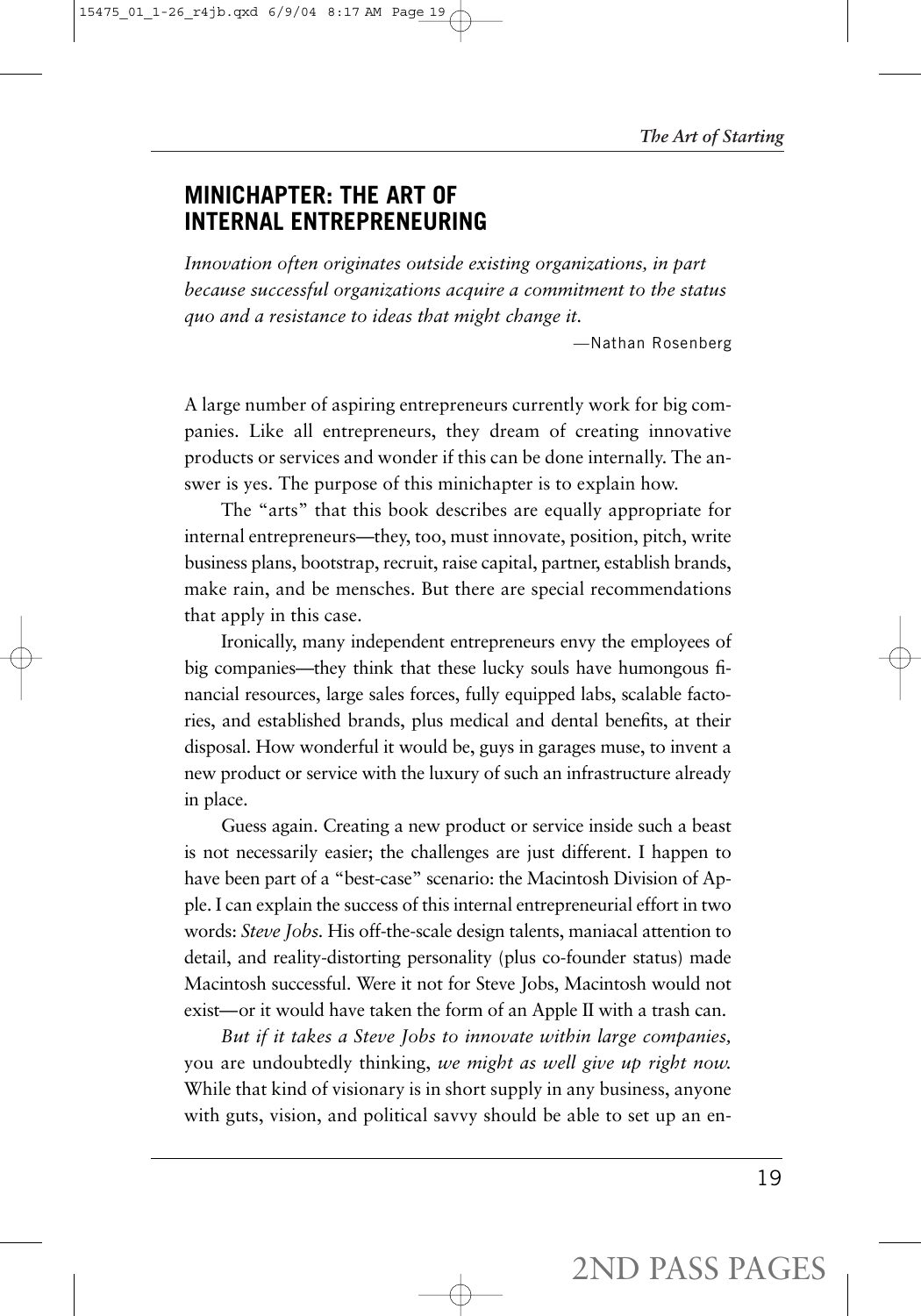trepreneurial outpost in an established business. I collaborated on this minichapter with Bill Meade, a close friend who helped Hewlett-Packard organize its substantial vault of intellectual property. We came up with this list of recommendations for internal entrepreneurs.

- **PUT THE COMPANY FIRST.** The internal entrepreneur's primary, if not sole, motivation should remain the betterment of the company. Internal entrepreneurship isn't about grabbing attention, building an empire, or setting up a way to catapult out of the company. When you have a good idea for a product or service, it will attract a large number of employees, from the bottom up. They will support you if you're doing it for the company, but not if it's for your personal gain. If you can attract a large number of rank-and-file supporters, you might not be totally dependent on what the "vice presidents" say.
- **KILL THE CASH COWS.** Don't announce this widely, but your charter is often to create the product or service that would put an end to existing products or services. Still, it's better that it's you who's killing your company's cash cows than a competitor or two guys in a garage. Macintosh killed Apple II. Would it have been better for Apple if a competitor had created Macintosh? No way. This recommendation is another reason why it's so important that you've put the company first: What you're doing is bound to be controversial. But if you don't kill the cash cows, someone external will.
- **STAY UNDER THE RADAR.** Two guys in a garage should try to get as much attention as they can. Awareness of their efforts makes it easier to raise money, establish partnerships, close sales, and recruit employees. However, the opposite holds true for internal entrepreneurs. You want to be left alone until either your project is too far along to ignore or the rest of the company realizes that it's needed. The higher you go in a company, the fewer people are going to understand what you're trying to do. This is because the higher you go, the more people want to maintain the status quo and protect their positions.
- **FIND A GODFATHER.** In many companies, there are godfather figures. These are people who have paid their dues and are safe from everyday petty politics. They are relatively untouchable and usually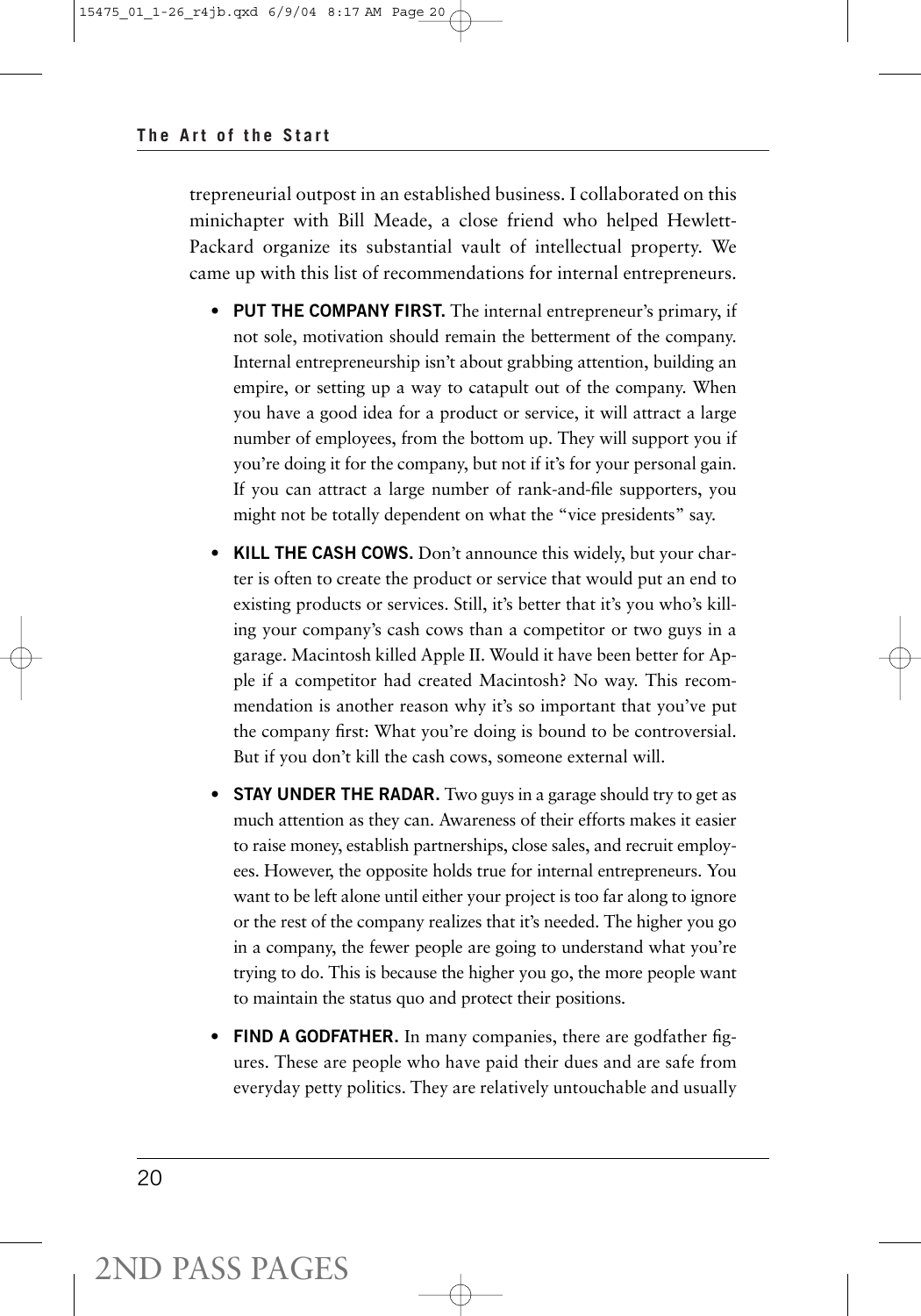have the attention and respect of top management. Internal entrepreneurs should find a godfather to support their projects by providing advice, technical and marketing insights, and protection—if it comes to the point where you need protection.

- **GET A SEPARATE BUILDING.** An internal entrepreneur, sitting in the main flow of a big company, will die by a thousand cuts as each department manager explains why this new project is a bad idea. "The new always looks so puny—so unpromising—next to the reality of the massive, ongoing business."\* The Macintosh Division started in a building that was far enough away from the rest of Apple that it stayed out of the daily grind, but was close enough to obtain corporate resources. A separate building will keep your efforts under the radar and foster ésprit de corps among your merry band of pirates. The ideal distance from the corporate pukes is between one-quarter mile and two miles—that is, close enough to get to, but far enough to discourage overly frequent visits.
- **GIVE HOPE TO THE HOPEFUL.** Inside every corporate cynic who thinks that "this company is too big to innovate" is an idealist who would like to see it happen. Good people in big companies are tired of being ignored, forgotten, humiliated, and forced into submission. They may be trampled, but they are not dead. When you show them that you're driving a stake in the heart of the status quo, you will attract support and resources. Then your goal is to advance these people from wanting to see innovation happen to helping you make it happen.
- **ANTICIPATE, THEN JUMP ON, TECTONIC SHIFTS.** Structural deformations in a company are a good thing for internal entrepreneurs. Whether caused by external factors such as changes in the marketplace or internal factors such as a new CEO, tectonic shifts signal changes and may create an opportunity for your efforts. Effective internal entrepreneurs anticipate these shifts and are ready to unveil new products or services when they occur: "Look what we've been working on." By contrast, corporate pukes say, "Now I

<sup>\*</sup>Peter F. Drucker, *Innovation and Entrepreneurship: Practice and Principles* (New York: Harper & Row, 1985), 162.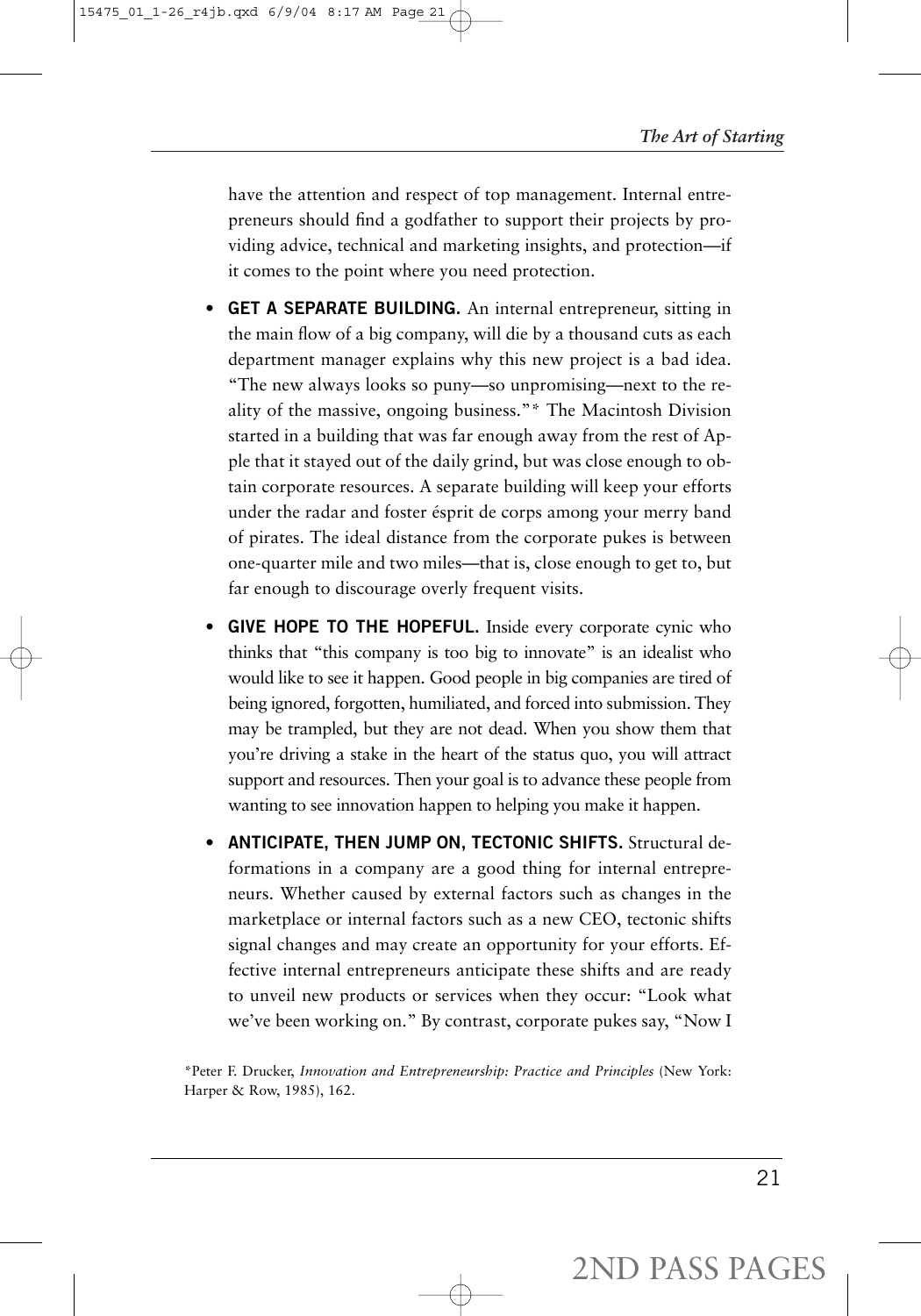see the shift. If you give me permission, six months, and a team of analysts, I can come up with a new product strategy."

- **BUILD ON WHAT EXISTS.** The downside of trying to innovate within a big company is clear and well documented, but there are also benefits to doing so. Don't hesitate to utilize the existing infrastructure to make innovation easier—start by stealing, if you have to. You'll not only garner resources, but also make friends as other employees begin to feel as if they are part of your team. If you try to roll your own solutions (as an extreme example, building your own factory), you'll only make enemies. The last thing a startup inside a big company needs is internal enemies—there will be enough enemies in the marketplace.
- **COLLECT AND SHARE DATA.** The day will inevitably arrive when a bean counter or lawyer is suddenly going to take notice of you and question the reasons for your project's existence. If you're lucky, this will happen later rather than sooner, but it will happen. Prepare for that day by (1) collecting data about how much you've spent and how much you've accomplished and (2) then sharing it openly. In big companies, data suppresses antibodies, but it might be too late to get the data once the antibodies appear.
- **LET THE VICE PRESIDENTS COME TO YOU.** Quick question: Do you think that your first step should be to get your vice president to sign off on your project? It shouldn't be. This is one of the last steps. A vice president will "own" your idea and support it more if he "discovers" it and then approaches you about sponsoring it. You may have to ensure that a vice president "accidentally" makes that discovery when the time is right, but this is not the same as seeking permission to get started.
- **DISMANTLE WHEN DONE.** The beauty of an internal entrepreneurial group is that it can rapidly develop new products and services. Unfortunately, the very cohesiveness that makes it so effective can lead to its downfall later if it remains separate (and usually aloof) from the rest of the organization. Its effectiveness declines further as its members come to believe that only they "know" what to do, and the entrepreneurial group creates its own, new bureau-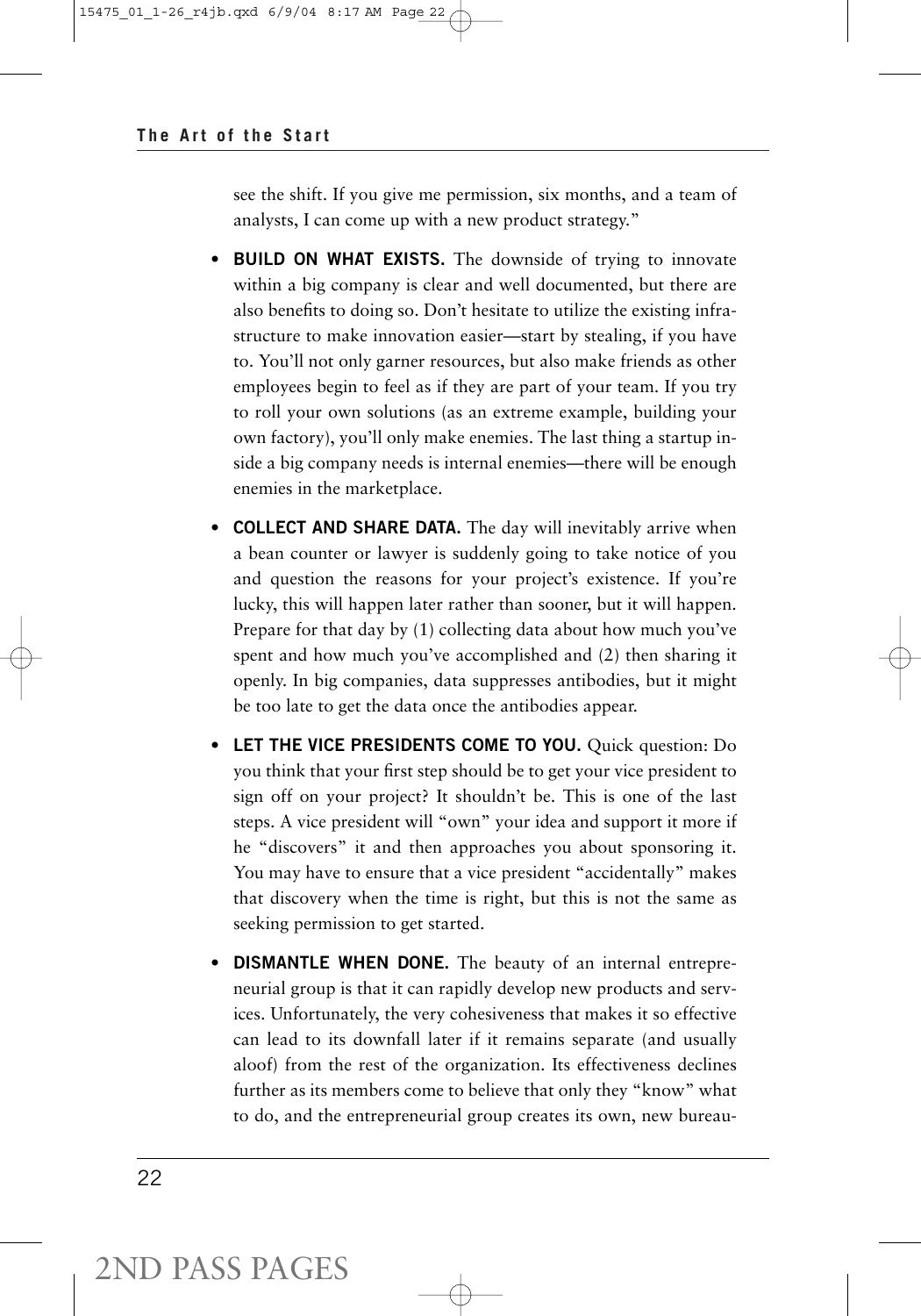cracy.\* If the product or service is successful, consider dismantling the group and integrating it into the larger organization. Then create a new group to jump ahead again.

• **REBOOT YOUR BRAIN.** Many internal entrepreneurs will find that the rest of this book prescribes actions that are contrary to what they've experienced, learned, and maybe even taught in big companies. The reality is that starting something within an existing company requires adopting new patterns of behavior—essentially, rebooting your brain. The following table will prepare you for what's to come:

| <b>TOPIC</b>                      | <b>BIG COMPANY</b>                                                                          | <b>STARTUP</b>                                                                               |
|-----------------------------------|---------------------------------------------------------------------------------------------|----------------------------------------------------------------------------------------------|
| <b>Positioning</b>                | Being all things to all people                                                              | Finding a niche and domi-<br>nating it                                                       |
| Pitching                          | Sixty slides, 120 minutes, and<br>fourteen-point font                                       | Ten slides, twenty minutes,<br>and thirty-point font                                         |
| Writing a<br><b>Business Plan</b> | Two hundred pages of extrapola-<br>tion from historical data                                | Twenty pages of wishful<br>thinking                                                          |
| <b>Bootstrapping</b>              | Staying in a Hyatt Regency<br>instead of a Ritz Carlton                                     | Staying with a college buddy<br>instead of a Motel Six                                       |
| <b>Recruiting</b>                 | Corporate headhunters screening<br>candidates with Fortune 500 or<br>Big Four track records | Sucking in people who "get<br>it" and are willing to risk<br>their careers for stock options |
| Partnering                        | Negotiating I-win/you-lose deals<br>that the press will like                                | Finding a way to increase<br>sales by piggybacking on<br>others                              |
| <b>Branding</b>                   | Advertising during the Super<br>Bowl                                                        | Evangelizing in the trenches                                                                 |
| Rainmaking                        | Spiffs for resellers and commis-<br>sions for sales reps                                    | Sucking up, down, and across                                                                 |
| Being a mensch                    | Calling the legal department                                                                | Helping people who can't<br>help you                                                         |

\*Andrew Hargadon, *How Breakthroughs Happen: The Surprising Truth About How Companies Innovate* (Boston: Harvard Business School Press, 2003), 116–17.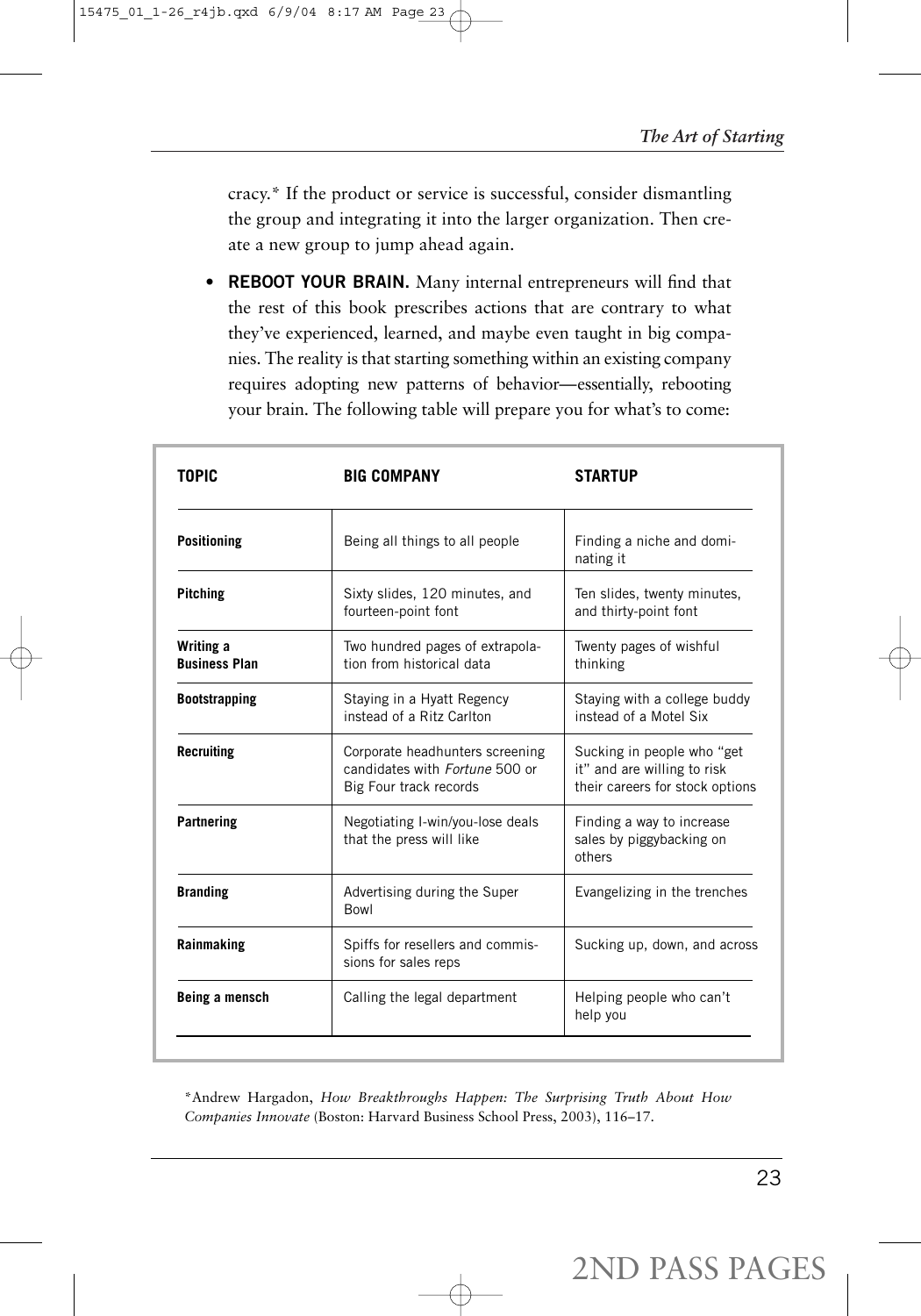## **FAQ (FREQUENTLY AVOIDED QUESTIONS)**

- **Q. I admit it: I'm scared. I can't afford to quit my current job. Is this a sign that I don't have what it takes to succeed? Am I not truly committed?**
- **A.** You should be scared. If you aren't scared, something is wrong with you. Your fears are not a sign that you don't have the right stuff. In the beginning, every entrepreneur is scared. It's just that some deceive themselves about it, and others don't.

You can reduce these fears by diving into the business and making a little progress every day. One day you'll wake up and you won't be afraid anymore—or at least you'll have a whole new set of fears.

No matter what, never admit that you're scared to other employees. A CEO can never have a bad day. But don't go overboard, either, and act as if you have no concerns, because then they will know you're scared stiff.

#### **Q. Should I share my secret ideas with anybody other than my dog?**

- **<sup>A</sup>**. The only thing worse than a paranoid entrepreneur is a paranoid entrepreneur who talks to his dog. There is much more to gain—feedback, connections, opened doors—by freely discussing your idea than there is to lose. If simply discussing your idea makes it indefensible, you don't have much of an idea in the first place. (See the FAQ section of Chapter 7, "The Art of Raising Capital," for a detailed discussion of nondisclosure agreements.)
- **Q. How far along should I be before I start talking to people about what I'm doing?**
- **A.** Start right away. By doing so you'll be constantly mulling over your idea—as both a foreground and background task. The more people you talk to, the richer your thoughts will be. If it's just you staring at your navel, all you'll see is lint building up.
- **Q. How do you know if it's time to give up rather than continuing to pursue a doomed venture?**
- **A.** The old platitude is that good entrepreneurs never give up. This is fine for books and speeches, but not for the real world. If three close friends tell you to give up, you should listen. As the saying goes, when three people tell you you're drunk, you should take a cab home. It's okay to fail as long as you try again.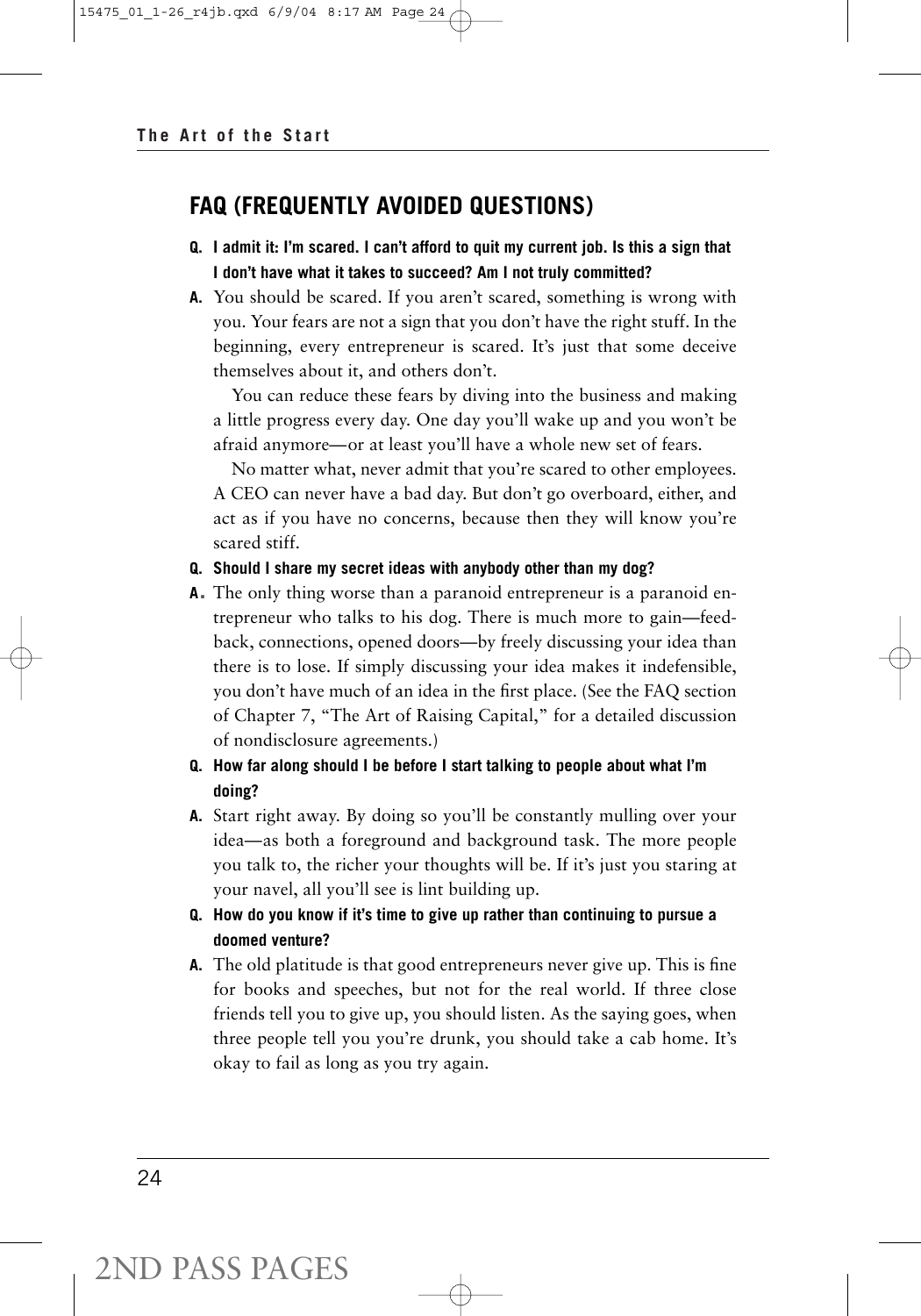#### **Q. I think that I have a great idea, but I don't have a business background. What should I do now?**

**A.** First, if all you've done is come up with a great idea—for example, "a new computer operating system that's fast, elegant, and bug free" but you can't implement it, then you have nothing. In this case, don't waste anyone's time until you've found other people who can do the engineering.

Assuming that you can implement, there are two kinds of people you can recruit. First, you can get a mentor. This would be an older person who is willing to coach you from time to time but never actually do any work. Second, you could get a business partner. This is someone who's willing to work side by side with you—even on a parttime basis—whose skill set complements yours. Either kind of person can make a big difference in your business.

- **Q. When should I worry about looking like a real business, with business cards, letterhead, and an office?**
- **A.** Make business cards and letterhead immediately. Spend a few bucks and get them designed by a professional or don't do them at all. Ensure that the smallest type size is twelve points. An office isn't necessary until customers are coming to see you, or you run out of space for the team.
- **Q. Do I need a Web site?**
- **A.** Yes, particularly if you're going to raise money, serve lots of customers, change the world in a big way, and achieve liquidity. Customers, partners, and investors will look for your Web site from the very start.

## **RECOMMENDED READING**

- Christensen, Clayton. *The Innovator's Dilemma: When New Technologies Cause Grate Films to Fail.* New York: HarperBusiness, 1997.
- Drucker, Peter F. *Innovation and Entrepreneurship: Practice and Principles*. New York: Harper & Row, 1985.
- Hargadon, Andrew. *How Breakthroughs Happen: The Surprising Truth About How Companies Innovate.* Boston: Harvard Business School Press, 2003.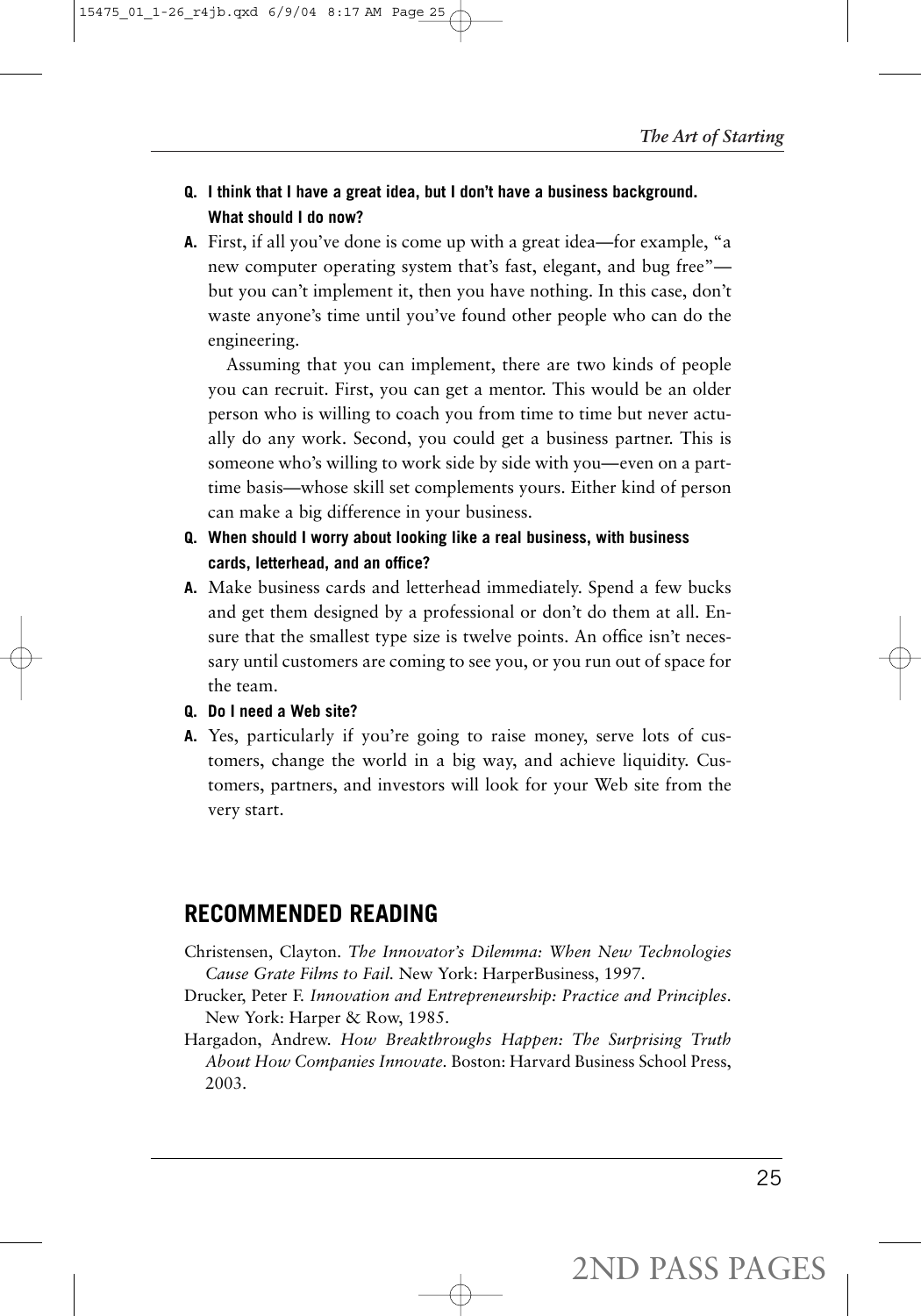- Kuhn, Thomas. *The Structure of Scientific Revolutions.* Chicago: University of Chicago Press, 1962.
- Shekerjian, Denise. *Uncommon Genius: How Great Ideas Are Born.* New York: Penguin Books, 1990.
- Ueland, Brenda. *If You Want to Write.* St. Paul: Graywolf Press, 1987.
- Utterback, James M. *Mastering the Dynamics of Innovation: How Companies Can Seize Opportunities in the Face of Technological Change.* Boston: Harvard Business School Press, 1994.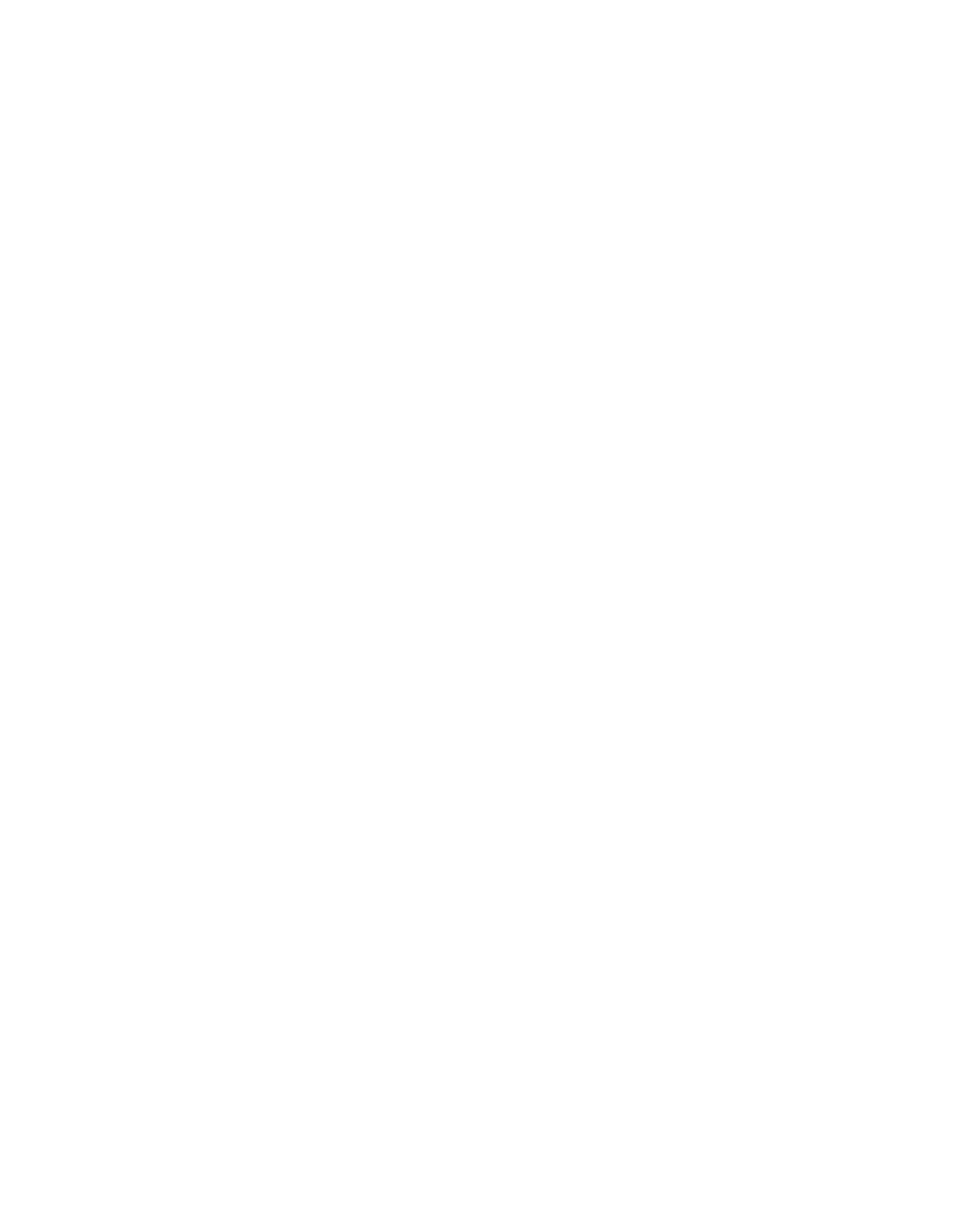## Index

*Invariably, the best scholarly indexes are made by authors who have the ability to be objective about their work, who understand what a good index is, and who have mastered the mechanics of the indexing craft. —The Chicago Manual of Style*

A-10 Warthog, 59–60 Abrams, Jeffrey, 6 Accenture, 96 advisors, board of, 41, 47, 142 moving partner or founder to, 117–18 in pitches, 52, 54, 56 Aeron chair, 88 agnostics, 199–200 Aldus Corporation, 152–53 alliance, definition of, 151 Amazon.com, 10 America Online (AOL), 105 *Anatomy of Buzz, The*, 189 angel investors, 137–38, 144, 145 answer the little man, 46–47 A players, 101–3, 104 Apple Computer, Inc., 105, 120, 130 Apple II as cash cow, 20 big corporations, selling to, 202–3, 204 bootstrapping, example of, 80 brand with humanness, 178 community, fostering 176–77 and desktop publishing, 152–53, 155–56 and Guy, 5, 85, 111, 180 hiring infected people, 103 internal champions, example of, 155–56 internal entrepreneurship, example of, 19, 21 positioning of, 31

partnerships: Aldus Corporation, 152–53, 156; Digital Equipment Corporation, 152, 154–55, 156 press relations of, 180 reference-account selling experience, 199 T-shirts of, 176, 187 Apple II, 19, 20 Ashton-Tate, 199 aspirin bottles, unintended use of, 170 assumptions, 17–18 Audi, 86, 162 AutoCAD, 3 Automatic Data Processing, Inc. (ADP), 95 auto-persuasive products and services, 81 Avis, 91 Avon, 194

B-1B Lancer, 59–60 Baldwin, John, viii Ballard, Carol, 197 BASIC, 33 beachhead market, 33 Bezos, Jeff, 10 big organization, skills to work at, 102 BMC Software, 197 BMW, 90, 135 *Bootstrapper's Bible, The*, 90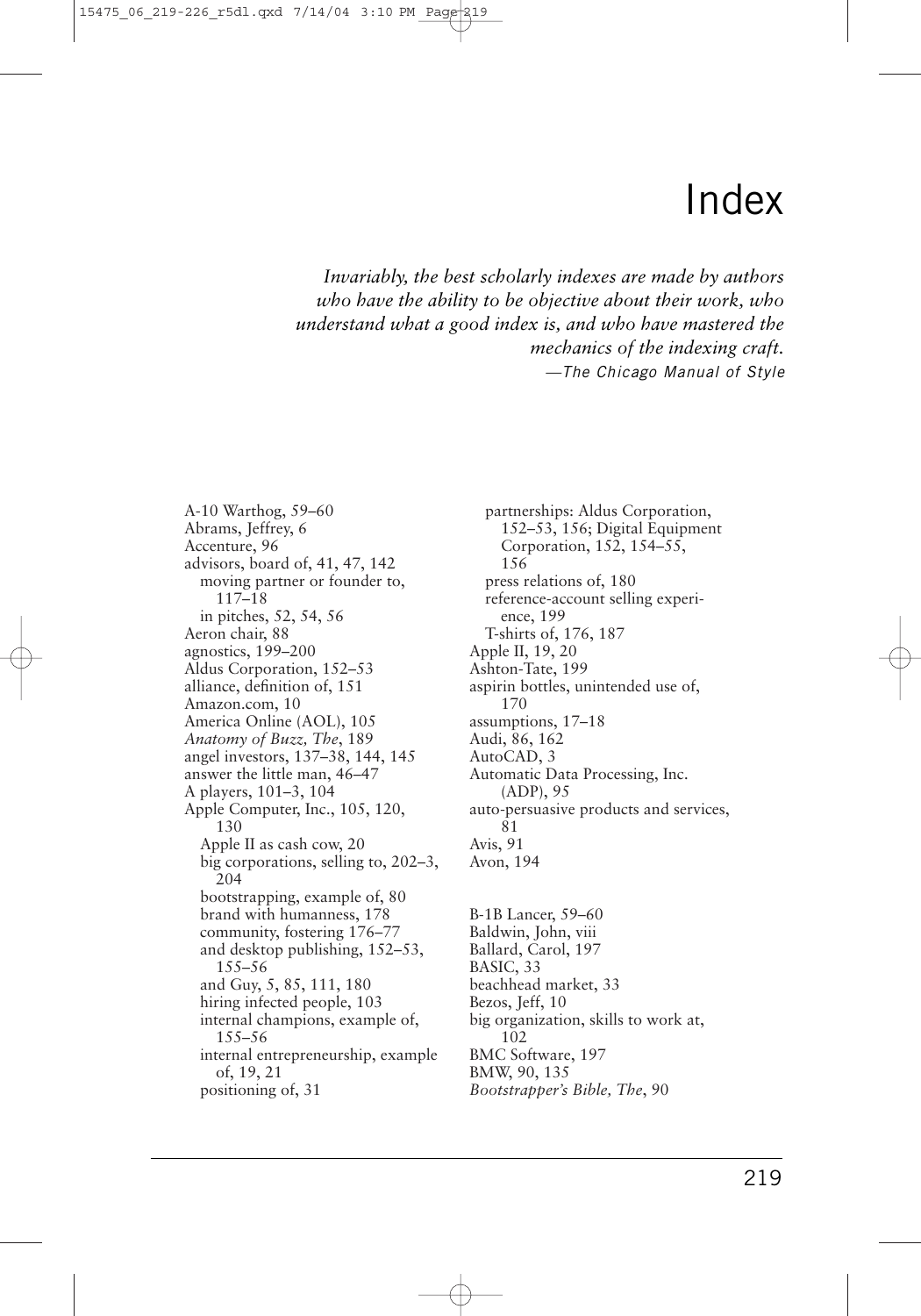bootstrapping, 79–99 big company versus startup, 23 building a board, 95 cash flow versus profitability, 80–81 examples of, 79–80 bottom-up forecasting, 81–82 execution versus, 96–98 Morpheus role, 92–93, 98 outsourcing, role of, 94 picking the right battles, 89 positioning against market leaders, 90–91 proven people, not hiring, 84–85 service business, starting as, 85–86 selling direct to preserve margins, 89–90 shipping before testing, 82–84 sweating the big stuff, 95–96 understaffing, role of, 94 Bose headphones, 175 bottom-up forecasting, 81–82 branding, 167–91 barriers to adoption, lowering, 170–73 big company versus startup, 23 buzz, role of, 180–81, 189 contagiousness, role of, 168–69 evangelism, role of, 173–76 fostering a community, 176–77 humanness, achieving, 178–79 of Macintosh, 168 publicity, role of, 180–81, 189 talking the walk, 181–82 testing new product on parents, 172 Branson, Richard, 10 Breitling, 162 Brin, Sergei, 85 bullets, in PowerPoint, 64 business model, 4 creation of, 14–16 definition of, 14 in pitches, 51, 53, 55 women's opinion of, 15 business plans, 66–75 big company versus startup, 23 consultants, use of to write, 74 executive summary, 69 financial projections, 71–72 pitching before writing, 68–69 qualities of effective, 70–71, 74 reason to write, 67–68

reviewing, frequency of, 74 writing deliberate, acting emergent, 72–73 buzz, 180–81, 189

Calgary Flames Ambassadors, 176 Calgary International Airport, 37 cars, design of, 10–11 Case, Steve, 105 cash flow affecting shipping, 80–83 cash-on-cash return, 142 cellular phones, 12 Chabris, Christopher, E., 195 *Chicago Manual of Style, The*, 170 Chicago World's Fair, 202 Chinese soda lie, 130–31, 170 Christensen, Clayton, 72–73 Coca-Cola, 9, 178 Commodore, 143 competition: pitches, discussion in, 52, 54, 55 positioning against, 125–27 contagiousness, 168–69 conversion costs, 172–73 CPM, 33

*Darwin Awards, The*, 15 dBase, 199 Dell, Inc., 80 Dell, Michael, 85 design philosophies, 12–13 desktop publishing, 152–53, 155–56, 194 DeVries, Henry, 196 Digital Equipment Corporation, 152, 154–55, 156 Dilbert mission statement generator, 6*n* directors, board of, 48, 67, 99, 114, 141, 142 building while bootstrapping, 95 compensation of, 117 management of, 138–40, 148 moving partner or founder to, 117–18 pitches, discussion in, 52, 54, 56 positioning, understanding, 41 recruiting, assistance, 107 types of, 138–39 Disney Company, The Walt, 7 Disneyland, 85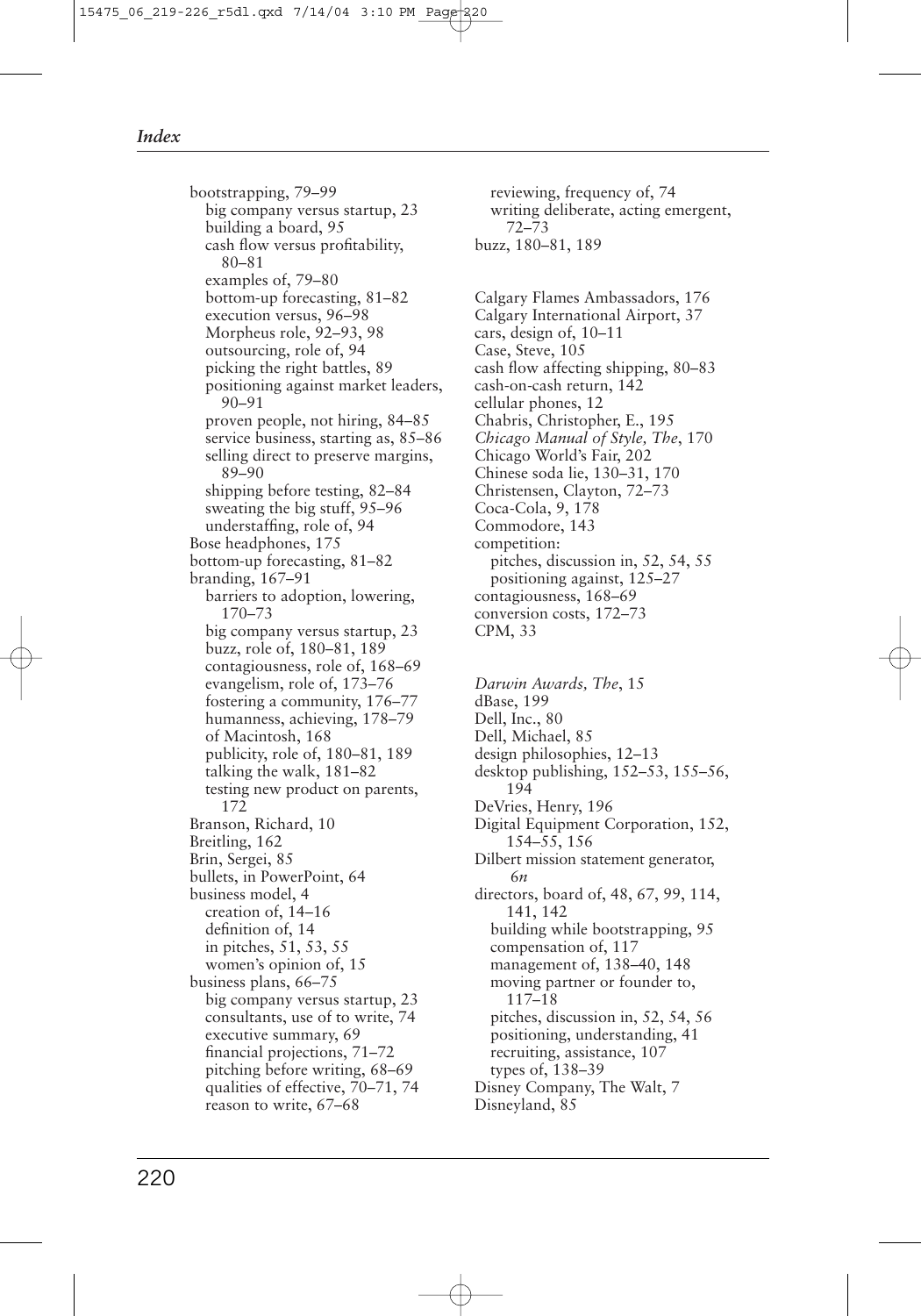Doerr, John, 3 Draper, Fisher, Jurvetson, 72 Drucker, Peter F., 193–94 Duveneck, Frank and Josephine, 181 eBay, 13, 80, 88, 194 business model, 14 seizing high ground, 30–31 Edison, Thomas, 10 Edwards, Lyle, 176 Einstein, Albert, 136 Ellison, Larry, 129 e-mail, 158, 161, 163–65 evangelism and evangelists, 44 and advertising, 189 and branding, 167 Calgary Flames Ambassadors, 176 community, fostering, 177–78 of Macintosh, 174 paying, necessity of, 189 recruiting, 171, 173–76 execution, 95–98 executive summary, 69 exercises: Aeron chairs on eBay, 88 background of famous entrepreneurs, 85 can't live without something, 96 community building, printing cover designs and, 178 customer experience, 42 employees, knowing what you do, 41 executive summary, focus on, 70 explaining in first minute, 45 first job, qualifications for, 106 fonts, small sizes in pitches, 54 lies of entrepreneurs, in your pitch, 132 Macintosh, shortcomings of 1984 model, 83 mantra, what's your, 8 manual writing, 171 meaning, if you never existed, 214 meaning, if your organization never existed, 6 milestones replacing mission statement, 17 partnership, changing financial projections, 153 positioning, review of, 32

positioning statement, simplifying, 39 receptionist, knowing what you do, 41 social efforts of companies, 179 technical support experience, 169 Toyota versus Rolls-Royce, owning, 172 verb potential of names, 35 videotaping your pitch, 62 women, analyzing business model, 16 exit strategies, 43, 50, 86

Fairchild Semiconductor, 120 favors, 162–63 fear, of starting new company, 24 Filo, David, 85 financial projections, 19, 52, 69, 70 in business plans, 71–72 consultants, use of to make, 74 lie #1 of entrepreneurs, 128 and partnering, 152–53 first-mover advantage lie, 131 Fishburne, Lawrence, 92 Flushmedia, 37 *Forbes*, 7, 180 Ford, Henry, 10 Ford Motor Company, 105, 129 form versus function, 87–88 Forrester, 128

*Frog and the Prince, The*, 161

Garage Technology Ventures, 5 insufficient disclosure by portfolio company, 125 investment banker quitting, 113–14 layoffs, 94 mantra, taking the "FU" out, 8*n* naming of, 36–37 patent for finding investors, 130 T-shirts, 187, 188 Gartner, 58, 128 Gates, Bill, 5, 85, 105, 108 General Motors, 43, 202 get going, 3, 9–14 godfathers, 20–21 Godin, Seth, 90 Google, 35, 36, 48 gorilla markets, 195–96 Green, Hunt, 120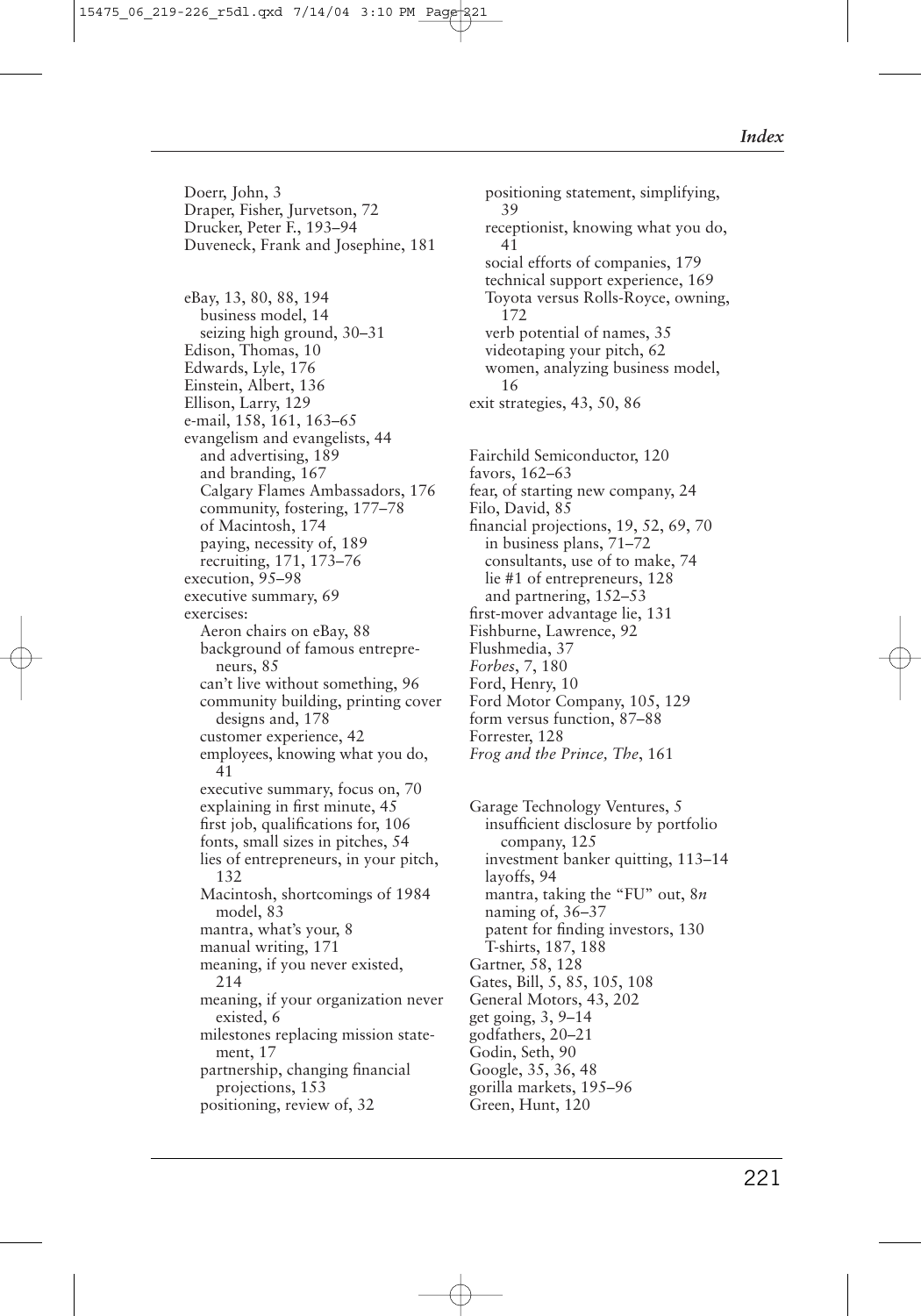Green Bay Packers, 7 Grigoryev, George, 96 Guy's Golden Touch, 167 Hallmark Cards, 179 Harley-Davidson, 176–77 Hawaiian Islands Ministry, 36 Herman Miller, 88 Hertz, 91 Hewlett-Packard, 20, 80 Hidden Villa, 181–82 hierarchy of needs, 123 hierarchy of traction, 123 H. J. Heinz, 202 Holy Grail, business plan as, 66–67 Hummer, 168 IBM, 46, 91 brand, lacking humanness, 178 gorilla markets, seizing, 194, 196 mantra of, 7 positioning of, 31–32 IDG, 58 Ikea, 179, 180 indexing, role in branding, 171 Infiniti Fx45, 11 internal champions, 155–56 internal entrepreneuring, 19–23 internal rate of return (IRR), 142 intrapreneurs. *See* internal entrepreneuring intuition, double-checking, 109–11 iPod, 168 irrigation pumps, 194 Israeli Defense Forces, 12

Jobs, Steve, 111 A players, hiring of, 101 background of, 85, 105 internal entrepreneur, off-the-scale example of, 19 solitary entrepreneur, not being a, 10 strength versus weakness of, 105 Joos, Bill, 46 Jupiter, 128 Jurvetson, Steve, 72

*kamikazes*, 103 Kawasaki, Guy: Apple hiring, 111 Apple-DEC partnership consternation, 154 assistants of, 197 background of, 105 meaning of his life, 5 tinnitus of, 44–45, 162 Kawasaki, Rocky, 37 Kawasaki's Law of Premoney Valuation, 146 key influencers, 196–97 key metrics, 17, 52, 69, 71, 139 Kindred Partners, 108, 114 Kleiner, Eugene, 120 Kleiner Perkins Caufield & Byers, 120 Krispy Kreme, 37 Kumming, 170

lead generation methods, 196 letting a hundred flowers blossom, 170, 193–94, 207 Levi Strauss, 178 Lexus, 90, 172 lies: Chinese soda, 130–31, 170 entrepreneurs, top ten lies of, 127–32 first-mover advantage, 131 of job candidates, 108–9 of potential partners, 159–60 liquidity, 49, 50, 86 Lombardi, Vince, 7 Lory, Holly, 197 Lotus 123, 199 Lotus Development Corporation, 199

Macintosh, 85, 105, 111, 174, 199, 200 and Apple II, 20 Apple hiring infected people, 103 branding, ease of, 168 catalyzing adoption of, 202–3 desktop publishing, 152–53, 155–56, 194 Guy's interest in, 162 Jobs, Steve, and, 19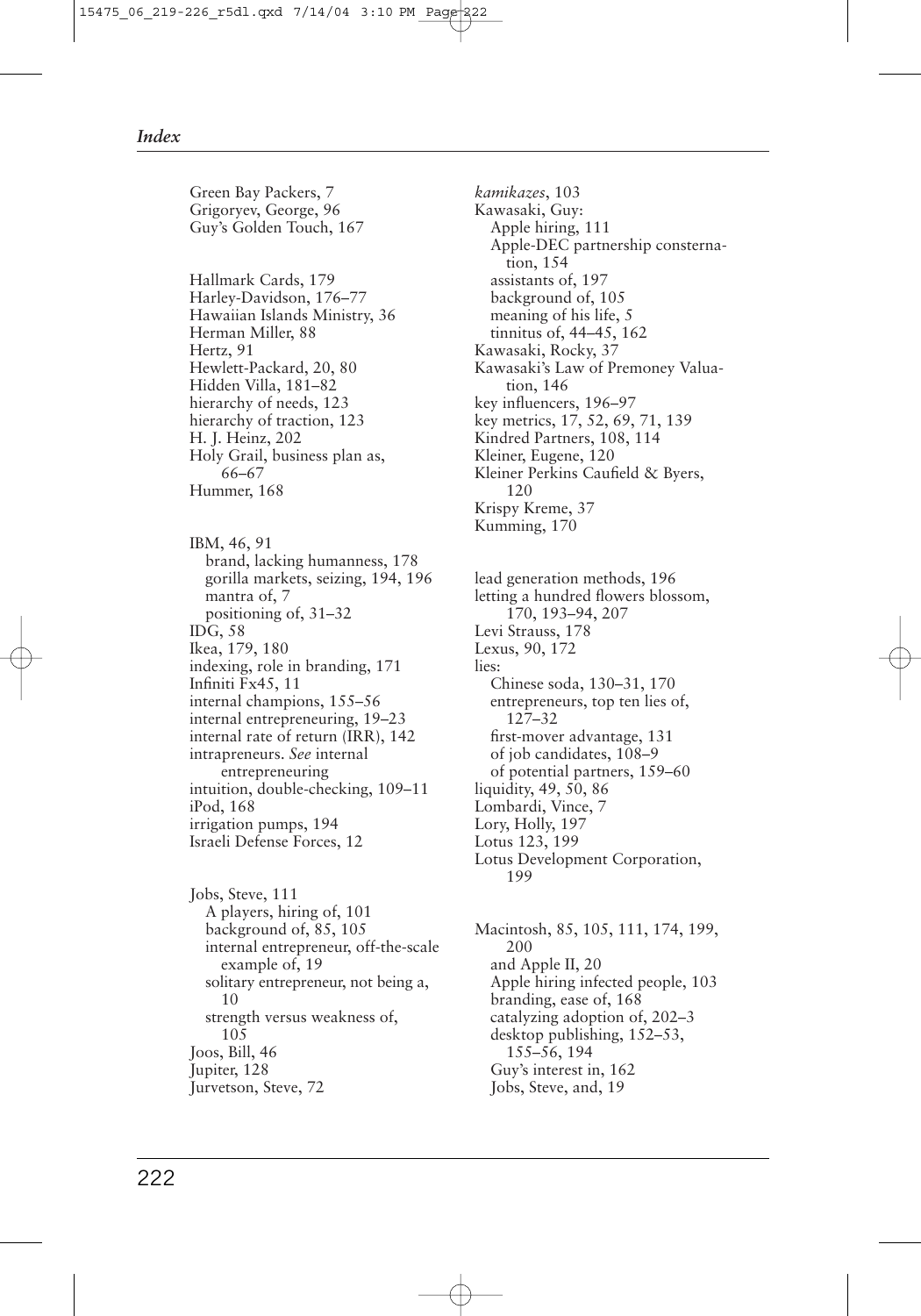Microsoft application software, 33 rejection by big companies, learning from, 204 shortcomings of 1984 model, 83 Macintosh Division, 5, 19, 21, 105 McKinsey & Company, 131 Mail Boxes, Etc., 156 management team: A players, hiring of, 101–3 and partnerships, 154–55, 160, pitches, role in, 52, 54, 56, 69 and raising capital, 124 mantra, 3, 6–9, 14, 39 hypothetical versus real, 8–9 longevity of, 190 tag line, versus, 8 manuals, role in branding, 171 March of Dimes, 9 Maslow, Abraham, 123 Mason, Heidi, 159–60 MAT (Milestones, Assumptions, and Tasks), 4, 16–18 *Matrix, The*, 92 Meade, Bill, 20 meaning, making, 3, 4–6, 181, 217 attracting board members, 95 and business model, 14 pitch, role of in, 51 and raising venture and angel capital, 119, 120, 137 and recruiting, 100, 103, 104, 106, 117 and red pill, 92 shipping early, 83 Medtronic, 169 men, stupidity of, 15 Ménières disease. *See* tinnitus, 162–63 mensch, 211–15 big company versus startup, 23 doing what's right, 212–13 helping many people, 212 paying back society, 213–14 mentor, 25 Mercedes, 86, 90 microscope phase, xi, 12, 217 Microsoft, 102, 108, 173 bootstrapping, example of, 80 brand without humanness, 178 dominance of multiple sectors, 33, 127 Guy wanting to defeat, 5 liquidity path for startups, 50, 86

Macintosh Division wanting to defeat, 5 positioning (foolhardy) as old, big, dumb, and slow, 129 Sun Microsystems wanting to kill, 15 unbeatable in court, 33, 130 Microsoft Office, 9 Miele vacuum cleaner, 169 milestones, 16–17 minichapters: angel capital, raising, 137–38 board of directors, managing, 138–40 e-mail, 163–65 internal entrepreneurship, 19–23 PowerPoint, 63–64 reference checking, 114–15 schmoozing, 161–63 speaking and serving on panels, 183–87 T-shirts, design of, 187–88 Mini Cooper, 11, 178 *Mission Statement Book, The*, 6 mission statements, 6–9 Mobius Venture Capital, 71 Montessori methods, 47 Morgan Stanley, 131 Morgenthaler Ventures, 72 Moritz, Michael, 71–72 Morpheus, 92–93, 98 Motley Fool, 176–77 Motorola, 12

naming products and companies, 35–36 National Cash Register (NCR), 32 Navy Seals, 59–60 Neo, 92 Neoteris, 89 NetFlix, 203 New Client Marketing Institute, 196 *New Yorker, The*, 80 *New York Times, The*, 180 niches, market, 14, 85, 130 big company versus startup, 23 niche thyself, 32–34 Nike, 7, 178 Nirell, Lisa, 197 nonconsumers, 199–200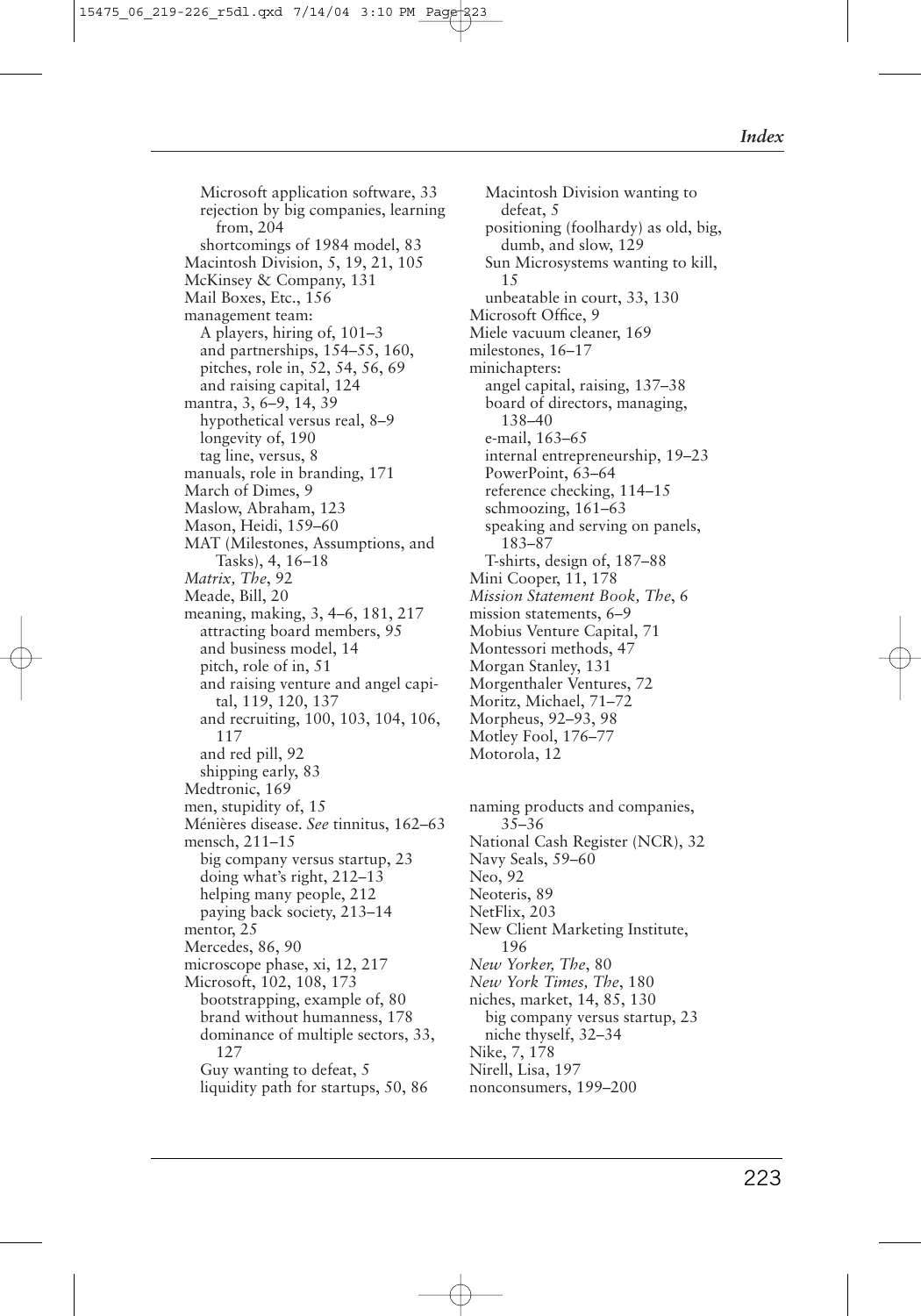nondisclosure agreements, 24, 146–47 Novacain, 193 Omidyar, Pierre, 13, 85 opposite test, 39–40 Oracle, 86, 129, 178 Orwell, George, 104 oxygen, thinness at the top of organizations, 197 Page, Larry, 85 PageMaker, 152–53 panels, speaking on, 186–87 paranoia of inexperienced entrepreneurs, 24 Parker, Dorothy, 80 partnering, 151–66 Apple, and: Aldus Corporation, 152–53, 156; Digital Equipment Corporation, 152, 154 big company versus startup, 23 deliverables and objectives, 153–54 e-mail, role of, 163–65 internal champion, role of, 155–56 large companies as partners, 159–60 and lawyers, 158–59 middles and bottoms supporting, 154–55 out clauses, 159 pitch format for potential partners, 55–56 schmoozing and, 161–63 spreadsheet reasons to partner, 152–53 strengths versus weaknesses, 156 win-win deals, 156–57 written proposals, and, 157–58 patents, 124, 130 PayChex, 95 pitching, 44–65 10/20/30 rule, 48–56 answering the little man, 46–47 behavior during, 60–61 big company versus startup, 23 catalyzing fantasy, 58–59 detail, level of, 59–60 first minute of, 45–46 handing out presentation in meeting, 65 investor pitch format, 51–52

knowing the audience, 47–48 length of, 50 making memorable, 65 one person talking, 57–58 partner pitch format, 55–56 practicing, 62–63, 185 rewriting, 61–62 sales pitch format, 53–54 sending presentation in advance, 65 setting the stage, 56–57 speaking and pitching, difference between, 183 Pokémon characters, 36 polarizing people, 10–11 Porsche, 86 Porsche, Ferdinand, 12 positioning, 29–43 against leader to bootstrap, 90–91 big company versus startup, 23 cascading the message, 40–41 definition of, 29–30 finding a niche, 33 flowing with what's working, 41–42 making products and services personal, 37–38 naming products and companies, 35–37 opposite test, 39–40 PR firm, role of, 43 qualities of good, 31–32 PowerPoint, 9, 57, 60, 68, 143, 164 circulating pitch in advance, 147 font size, 50, 54, 56, 63 minichapter, 63–64 optimal number of slides 49–50 PR departments and firms, 43, 189 Procter & Gamble, 129 prototypes, 13 proven people, 84–85 Ps (product, place, price, and promotion) of marketing, 167 PT Cruiser, 178 publicity, 180–81 Punahou, 105 rainmaking, 192–207

agnostics versus atheists, 199–200 big company versus startup, 23 gorilla markets, seeing, 195–96 key influencers, 196–97 lead generation methods, 196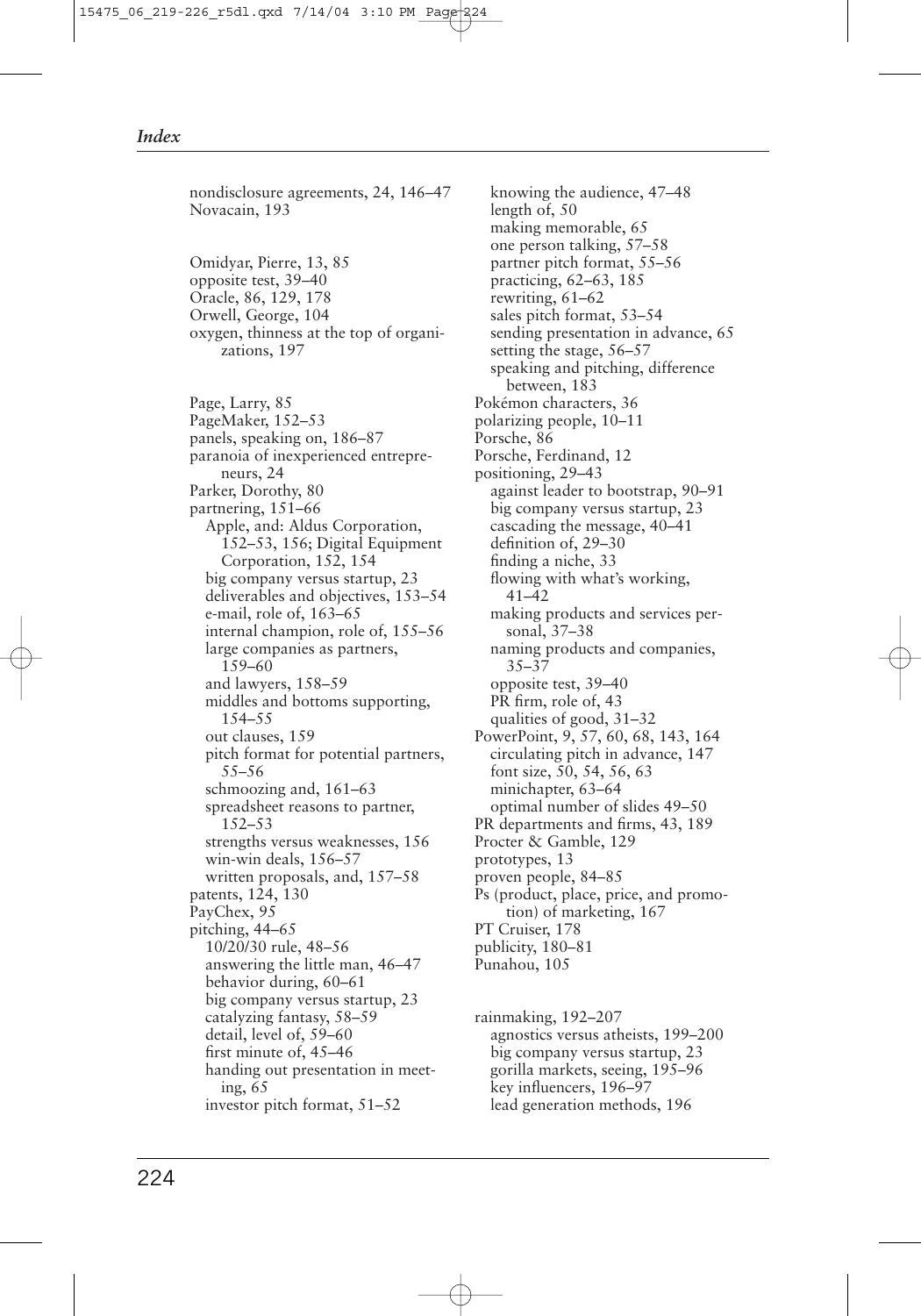letting a hundred flowers blossom, 193–94, 207 managing process, 205–6 rejection, learning from, 204–5 sales pitch format, 53–54 sucking down, 197–98 talk, making prospects, 200–201 test drives, 201–2 umbrellas of decision makers, 198 raising capital, 119–48. *See also* venture capital Raynor, Michael E., 72–73 reboot your brain, 23 recruiting, 100–118 assuming you're done, 113–14 big company versus startup, 23 decision makers, 107 delaying making an offer, 108 hiring: A players, 101–3; infected people, 103–4; people with major strengths, 106 ignoring the irrelevant, 104–6 intuition, double-checking, 109–11 lies of candidates, 108–9 recruiting tools, 106–7 reference checking, 111, 114–15 review period, 112–13 Stanford Shopping Center test, 112 Red Cross, 9 red pill, 79, 92–93 reference accounts, 199–200 reference checking, 111, 114–15 Reichert, Bill, 79 Rezac, Darcy, 161 Rock, Arthur, 119, 120 Roddick, Anita, 10, 85 Roizen, Heidi, 71 Rolls-Royce, 172 Rosen, Emanuel, 189 Ross, Harold, 80

sales. *See* rainmaking Salesforce.com, 202 *San Jose Mercury News*, 179 Saturn, 176–77, 178, 179 Scull, John, 155–56 Sculley, John, 155 seizing the high ground, 30–31 selling direct, bootstrapping technique, 89–90 Sequoia Capital, 71 service business, starting as, 85–86

7UP, 91 sexism, defeating, 5*n* Shaffer, Gary, 72 SHITS (Show High Interest Then Stall), 133–34 shopping center test. *See* Stanford Shopping Center test signature, in e-mail, 164–65 Simons, Daniel, J., 195 Sinatra, Frank, 119 Singapore Airlines, 212 Skin So Soft, 194 Sklarin, Rick, 96 Southwest Airlines, 8, 129 speaking: panels, participating on, 186–87 pitching and speaking, differences between, 183 principles of effective, 183–85 top-ten list format, 185 speeches. *See* speaking Stanford Shopping Center test, 112 Starbucks, 7, 8 starting, 3–26 business model, 14–15 getting going, 9–13 internal entrepreneuring, 19–23 making mantra, 6–9 making meaning, 4–6 Milestones, Assumptions, and Tasks (MAT), 16–19 startup organization skills, 102 strawman job offer, 108 sucking down, 197–98 Sun Microsystems, 15, 96 Symantec, 86

tag line, version mantra, 8 Talk the Walk, 181–82 tasks, 18 *tchotchkes*, 176 tectonic shifts, 21 Teledyne, 120 telescope phase, xi, 217 test drives, 201–2 tinnitus, 44–45, 62, 162 TiVo, 168, 169 top-ten list format, 3, 185 total addressable market, 58–59 Toyota, 11, 31, 172, 178 traction, 122–23